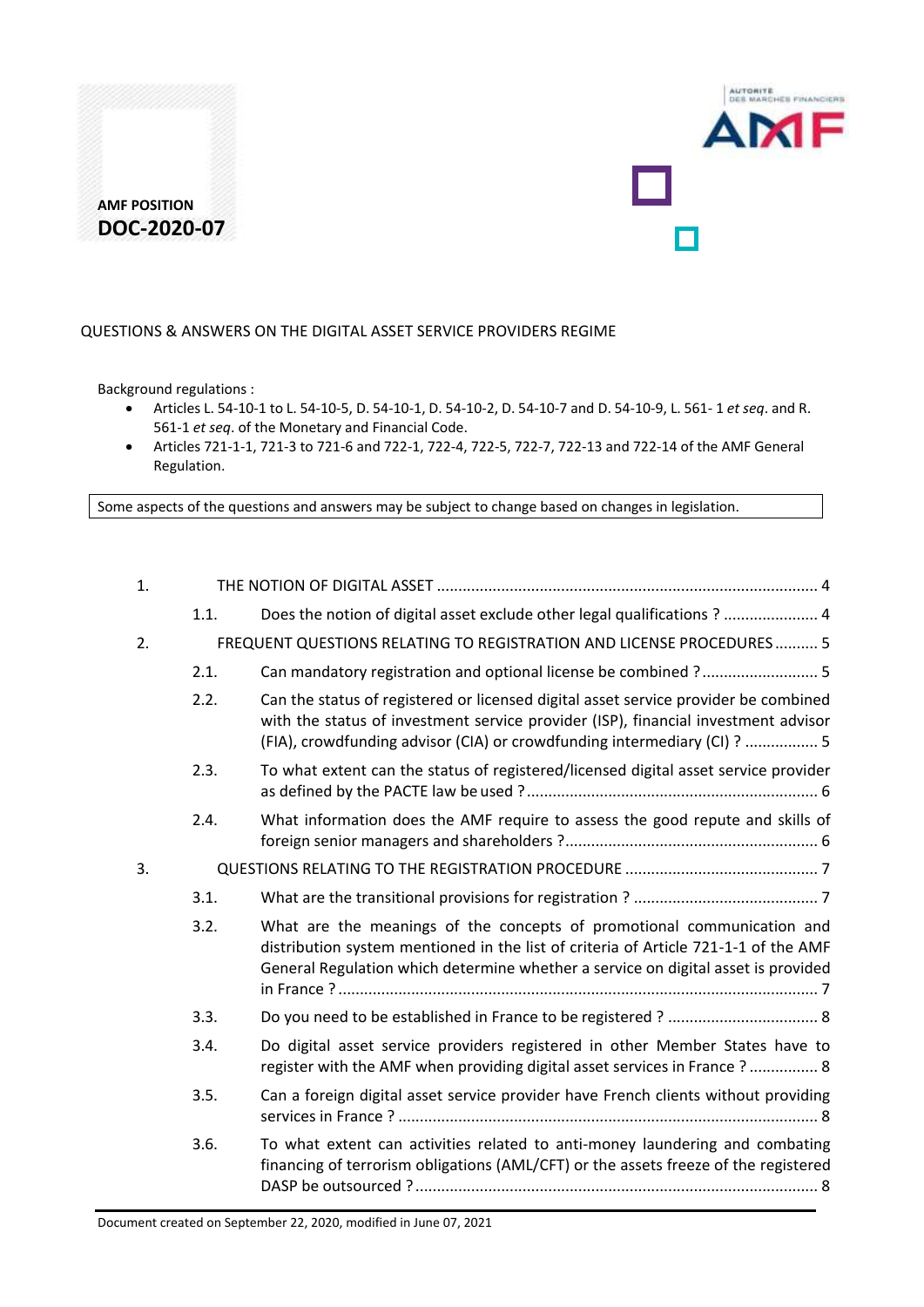

|    | 3.7.                                                       | AMF position - DOC-2020-07 - Questions-answers relating to the digital asset service providers regime<br>What does Order No. 2020-1544 of December 9, 2020 provide for the verification<br>of compliance with anti-money laundering and combating financing of terrorism |  |  |  |
|----|------------------------------------------------------------|--------------------------------------------------------------------------------------------------------------------------------------------------------------------------------------------------------------------------------------------------------------------------|--|--|--|
| 4. |                                                            |                                                                                                                                                                                                                                                                          |  |  |  |
|    | 4.1.                                                       | What does the concept of "service providers established" in France mean for the                                                                                                                                                                                          |  |  |  |
|    | 4.2.                                                       | What are the substantial criteria that the AMF takes into account for the license of                                                                                                                                                                                     |  |  |  |
|    | 4.3.                                                       | To what extent may the activities of the licensed DASP be outsourced ? 11                                                                                                                                                                                                |  |  |  |
| 5. |                                                            |                                                                                                                                                                                                                                                                          |  |  |  |
|    | 5.1.                                                       | Does the applicant need to have a professional liability insurance policy and own                                                                                                                                                                                        |  |  |  |
|    | 5.2.                                                       | To what services must the guarantees of the insurance policy apply ?  12                                                                                                                                                                                                 |  |  |  |
|    | 5.3.                                                       |                                                                                                                                                                                                                                                                          |  |  |  |
|    | 5.4.                                                       |                                                                                                                                                                                                                                                                          |  |  |  |
|    | 5.5.                                                       | Once it has been licensed, can a DASP opt for the professional insurance regime<br>instead of meeting the own funds requirements, and vice versa ? 13                                                                                                                    |  |  |  |
|    | 5.6.                                                       | What are the minimum guarantees that the AMF takes into account in its<br>assessment if the provider chooses to contract professional insurance ? 13                                                                                                                     |  |  |  |
| 6. | FIGHT AGAINST MONEY LAUNDERING AND TERRORIST FINANCING  14 |                                                                                                                                                                                                                                                                          |  |  |  |
|    | 6.1.                                                       | What are the requirements in terms of the fight against money laundering and the<br>terrorist financing (AML/CFT) when examining DASP applications for registration                                                                                                      |  |  |  |
|    | 6.2.                                                       | Does a registered service provider subject to the provisions relating to AML/CFT have<br>to apply the same vigilance measures for the provision of other services for which                                                                                              |  |  |  |
|    | 6.3.                                                       | In cases where a relation is entered into remotely, what are the vigilance<br>obligations to be implemented in order to verify the client's identity ? 15                                                                                                                |  |  |  |
|    | 6.4.                                                       | From what amount must the DASP identify and verify the identity of its occasional                                                                                                                                                                                        |  |  |  |
|    | 6.5.                                                       |                                                                                                                                                                                                                                                                          |  |  |  |
| 7. |                                                            |                                                                                                                                                                                                                                                                          |  |  |  |
|    | 7.1.                                                       | What are the cases in which the AMF will ask to use evaluated and certified                                                                                                                                                                                              |  |  |  |
| 8. |                                                            |                                                                                                                                                                                                                                                                          |  |  |  |
|    | 8.1.                                                       |                                                                                                                                                                                                                                                                          |  |  |  |
| 9. |                                                            | DIGITAL ASSET CUSTODY OR MEANS OF ACCESS TO DIGITAL ASSETS ON BEHALF OF                                                                                                                                                                                                  |  |  |  |
|    |                                                            |                                                                                                                                                                                                                                                                          |  |  |  |
|    | 9.1.                                                       | What is meant by the expression "controlling, on behalf of third parties, the means                                                                                                                                                                                      |  |  |  |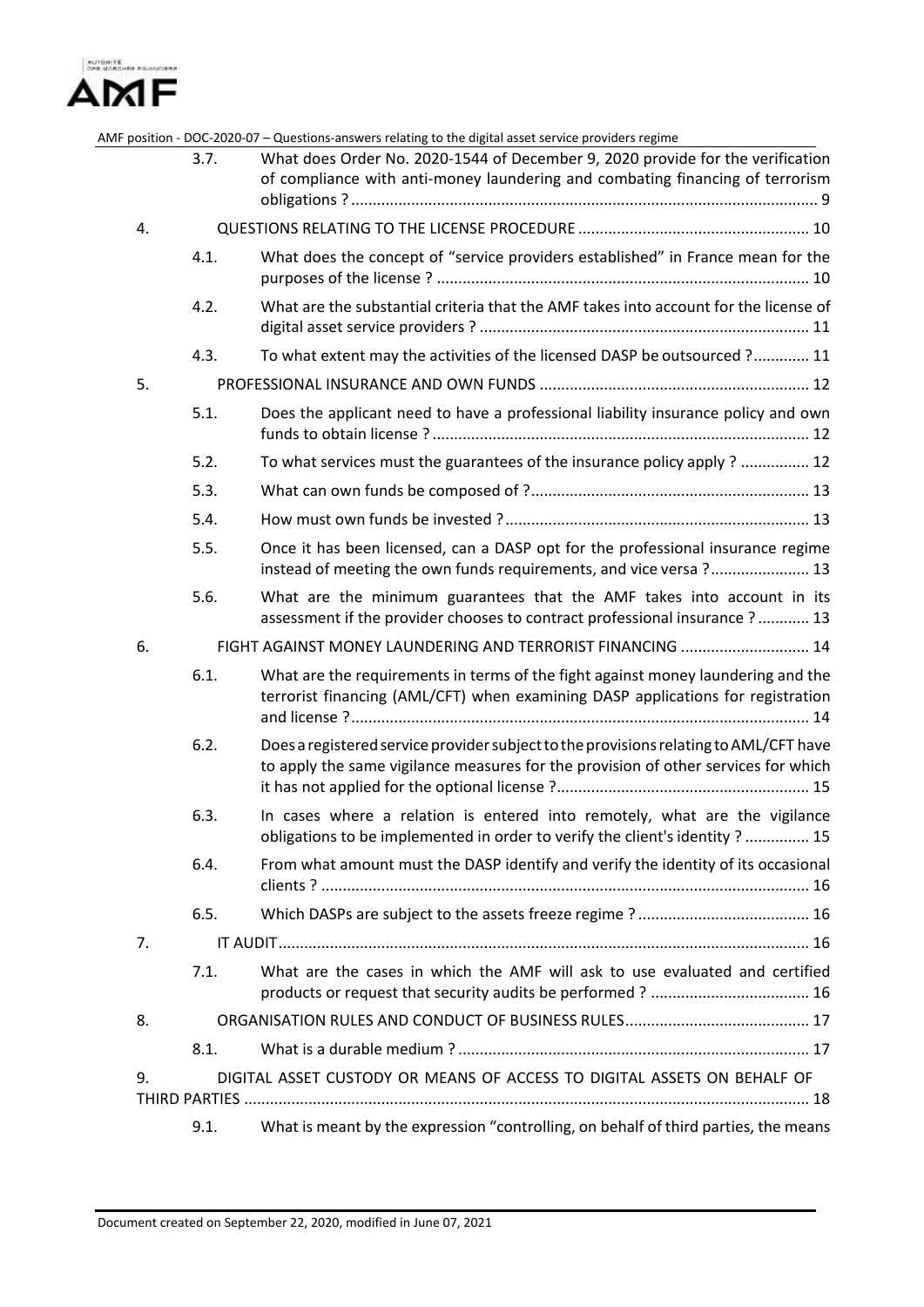

|     |       | AMF position - DOC-2020-07 - Questions-answers relating to the digital asset service providers regime                                                                       |
|-----|-------|-----------------------------------------------------------------------------------------------------------------------------------------------------------------------------|
|     |       | of access to the digital assets registered in the distributed ledger system" ? 18                                                                                           |
|     | 9.2.  | What does the separation and return of the means of access to digital assets                                                                                                |
|     | 9.3.  | What are the events non attributable to the licensed custodian that may exempt it<br>from its obligation to return the digital assets ? Erreur ! Signet non défini.         |
| 10. |       | PURCHASE OR SALE DIGITAL ASSETS IN LEGAL TENDER AND SERVICE OF TRADING                                                                                                      |
|     | 10.1. | Does the provision of the service of purchase or sale digital assets in legal tender                                                                                        |
|     | 10.2. | Does the digital asset trading platform referred to in Article 722-5 2° of the AMF<br>General Regulation to which the client's orders are sent for execution have to be a   |
|     | 10.3. | What is meant by the "exceptional market conditions" referred to in Article 722-7                                                                                           |
|     | 10.4. | Can the DASP choose a single digital asset trading platform for the purposes of its                                                                                         |
| 11. |       |                                                                                                                                                                             |
|     | 11.1. | To what extent must a digital asset trading platform obtain a license as a payment                                                                                          |
|     | 11.2. | Can the digital asset trading platform use the digital assets held in custody on<br>behalf of its clients to ensure the liquidity of a digital asset ? 21                   |
|     | 11.3. | What law governs the operating rules of a trading platform ? 21                                                                                                             |
| 12. |       |                                                                                                                                                                             |
|     | 12.1. | Who are the persons authorised to carry out direct marketing pursuant to Article                                                                                            |
|     | 12.2. | Which DASPs are authorised to diffuse direct or indirect advertising for the purpose<br>of obtaining a person's agreement for the provision of digital asset services ?  22 |

### <span id="page-2-1"></span><span id="page-2-0"></span>1. THE NOTION OF DIGITAL ASSET

### **1.1. Does the notion of digital asset exclude other legal qualifications ?**

Pursuant to Article L. 54-10-1 of the Monetary and Financial Code, the qualification of digital asset is distinct from financial instruments, medium-term notes and bills of exchange.

A joint reading of Articles L. 54-10-1 and L. 315-1 of the Financial and Monetary Code shows that the qualifications of digital asset and electronic money are also mutually exclusive. The notion of digital asset effectively excludes all assets with the legal status of a currency. Therefore, an asset cannot be qualified both as a digital asset and as a electronic currency. Project owners are invited to contact the Autorité de Contrôle Prudentiel et de Résolution (ACPR) to determine whether the assets they are issuing meet the conditions that qualify them as electronic money and whether their business requires a licence to issue electronic money, as defined in Article L. 525-1 of the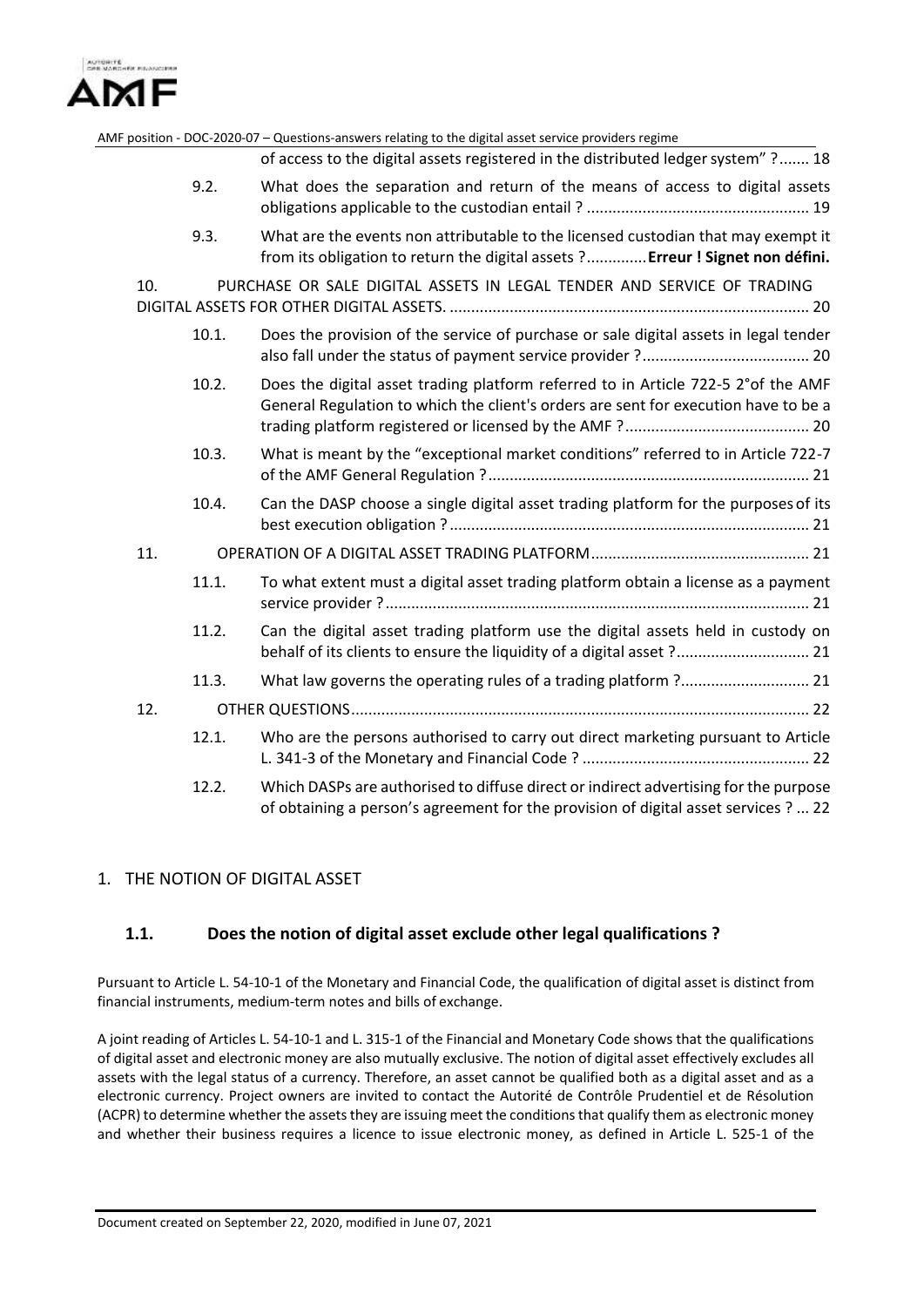

AMF position - DOC-2020-07 – Questions-answers relating to the digital asset service providers regime Monetary and Financial Code.

However, the digital asset offering may be governed concomitantly by the provisions of the Monetary and Financial Code relating to intermediaries in miscellaneous assets, provided that the conditions set out in Article L. 551-1 of the Monetary and Financial Code are fulfilled.

## <span id="page-3-1"></span><span id="page-3-0"></span>2. FREQUENT QUESTIONS RELATING TO REGISTRATION AND LICENSE PROCEDURES

### **2.1. Can mandatory registration and optional license be combined ?**

Yes. They may be combined for service providers that provide the digital asset services referred to in points 1° to 4° of Article L. 54-10-2 of the Monetary and Financial Code.

Applicants who wish to provide on behalf of a third party a digital asset custody service or access to digital assets, a service for the purchase or sale of digital assets in legal tender, the trading of digital assets for other digital assets or a service of operation of a trading platform for digital assets must register in accordance with Article L. 54-10-3 of the Monetary and Financial Code. For this purpose, they must comply with the provisions of Articles L. 561-1 *et seq.* and R. 561-1 *et seq*., L. 562-1 *et seq.* and R. 562-1 *et seq.* and L. 54-10-1 and D. 54-10-2 *et seq*. of the Financial and Monetary Code.

In addition to registering, applicants may also ask the AMF for a license pursuant to Article L. 54-10-5 of the Monetary and Financial Code for the same services and for other digital asset services, if applicable. They will therefore be subject to the provisions of Articles L. 54-10-5 and D. 54-10-6 of the said code and to the relevant provisions of Title II of Book VII of the AMF General Regulation.

# <span id="page-3-2"></span>**2.2. Can the status of registered or licensed digital asset service provider be combined with the status of investment service provider (ISP), financial investment advisor (FIA), crowdfunding advisor (CIA) or crowdfunding intermediary (CI) ?**

Pursuant to Article 721-2, paragraph II of Article 721-6, point 9° of paragraph I of Article 721-7 and Article 721-9 of the AMF General Regulation, an ISP may also have the status of a registered and/or licensed digital asset service provider (hereafter, "**DASP**"), in accordance with the rules applicable to ISPs and mainly with the Order of September 5, 2007 on the other activities of investment firms, as amended by the Order of December 23, 2020. In particular, any ISP applying for a DASP license must have a minimum level of own funds that must be the highest amount between the minimum own funds calculated in accordance with the procedures described in Instruction DOC-2019-23 and the minimum own funds required for the investment services for which it is licensed.

Likewise, it is possible to combine the status of DASP and FIA. According to AMF Position-Recommendation DOC-2006-23, the status of FIA does not exclude the conduct of other regulated activities in compliance with the conditions set forth in the above-mentioned Position-Recommendation.

Conversely, the combination of the status of DASP and of crowdfunding advisor is prohibited according to Article L. 547-1 III of the Monetary and Financial Code, which excludes any activities other than the activities mentioned in I and II of this Article, mainly the activity of financial investment advisor within the meaning of Article L. 321-1 of the same Code.

Likewise, paragraph III of Article L. 548-2 of the Financial and Monetary Code excludes the combination of DASP and crowdfunding intermediary status.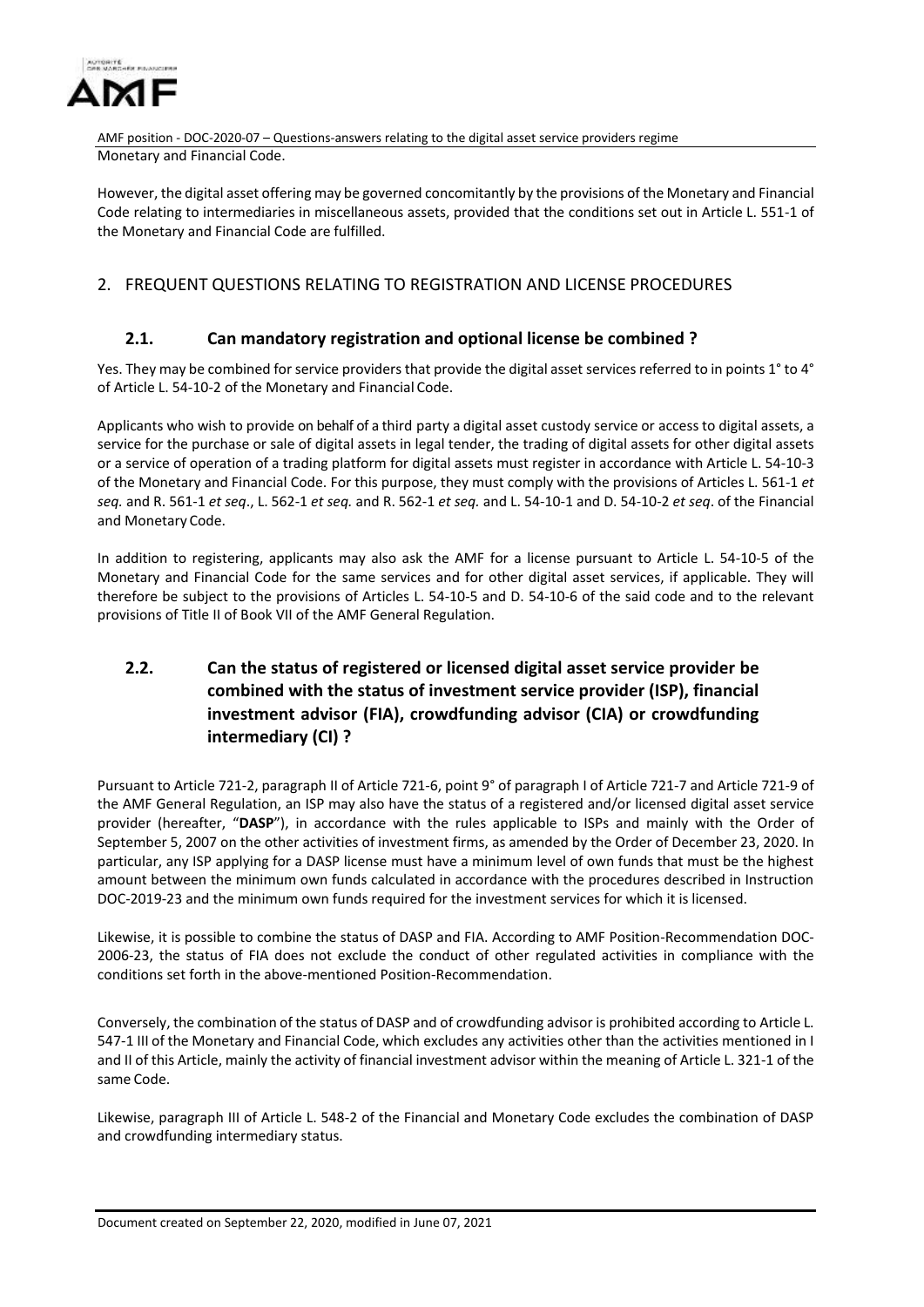

### <span id="page-4-0"></span>**2.3. To what extent can the status of registered/licensed digital asset service provider as defined by the PACTE law<sup>1</sup> be used ?**

Only DASP that have effectively completed registration or obtained license can benefit from the entitlements of registration or license.

Service providers that provide the digital asset services referred to in points 1° to 4° of Article L. 54-10-2 of the Monetary and Financial Code must have completed registration before conducting their activity (subject to the transitional provisions (see Section 3, Question 1 below)). Using the status of DASP to provide the services in question without first having completed registration constitutes a breach of the criminal provisions set forthin Article L. 572-23 of the Monetary and Financial Code.

Service providers providing one or more of the digital asset services referred to in Article L. 54-10-2 of the Monetary and Financial Code may apply for a license from the AMF. Referring to such AMF license without having obtained it, disseminating inaccurate or misleading information or using a name, company name, advertising or any other processthat suggeststhat the service provider is licensed, is in breach of the criminal provisions set forth in Article L. 572-26 of the Monetary and Financial Code.

Consequently, project owners may not communicate the fact that they have been registered as a DASP or obtained DASP license simply because they have started the procedure to obtain such registration or optional license (for example, after simply meeting with the AMF services or submitting a registration and/or license application). Furthermore, they may not offer (and all the more so, mention in their disclosures) the services mentioned in points 1° to 4° of Article L. 54-10-2 of the Monetary and Financial Code if they have not first been registered (subject to Section 3 Question 1 below).

## <span id="page-4-1"></span>**2.4. What information does the AMF require to assess the good repute and skills of foreign senior managers and shareholders ?**

AMF Instruction DOC-2019-23 relating to the regime applicable to digital asset service providers lists the information that senior managers and shareholders have to submit for the assessment of their good repute and skills.

Good repute requirements shall be deemed to have been met when the application for registration is made by a financial institution referred to in points 1° to 7° of Article L. 561-2 of the Monetary and Financial, in accordance with the last sub-paragraph of Article D. 54-10-2 of the said code.

The requirements relating to good repute and skills are deemed to have been met when registration is requested by providers of the services mentioned in 1° and 2° of Article L. 54-10-2 of the Monetary and Financial Code, registered or licensed in another Member State of the European Union or party to the Agreement on the European Economic Area, in accordance with the  $6<sup>th</sup>$  paragraph of Article L. 54-10-3 of the same Code.

However the presumption of good repute and skills does not apply to shareholders and senior managers of service providers not covered by the above paragraph.

Foreign applicants must provide information (at least translated into English) that is equivalent to those contained in the list specified in the instruction. They may also submit all other relevant information for the purposes of this assessment.

 $\overline{\phantom{a}}$ 

 $<sup>1</sup>$  Law No. 2019-486 of May 22, 2019 for the Business Growth and Transformation.</sup>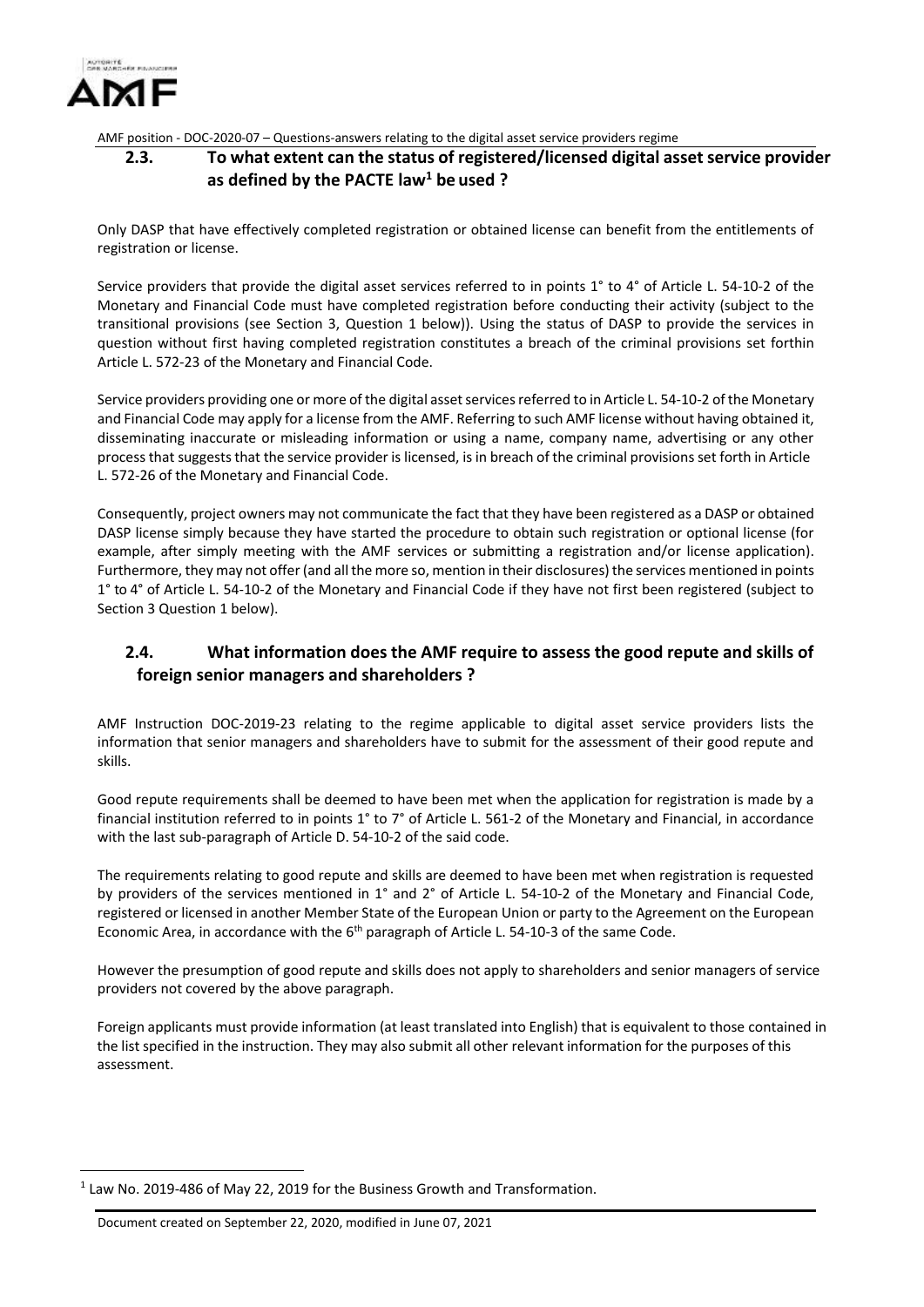

#### <span id="page-5-0"></span>3. QUESTIONS RELATING TO THE REGISTRATION PROCEDURE

#### **3.1. What are the transitional provisions for registration ?**

<span id="page-5-1"></span>The persons referred to in Article L. 54-10-3 of the Monetary and Financial Code must be registered with the AMF before they can conduct their activities.

Pursuant to Article 12 of Order No. 2020-1544 of December 9, 2020 strengthening the anti-money laundering and counter-terrorist financing framework applicable to digital assets, persons who provided the services (i) of exchanging digital assets for other digital assets and (ii) of operating a digital asset trading platform mentioned in 3° and 4° of Article L. 54-10-2 of the Monetary and Financial Code, prior to the entry into force of this order, have a period of six months from its publication to comply with the registration obligation.

As the order was published on December 10, 2020 in the Official Journal, these persons have until June 10, 2021 (midnight) to obtain from the AMF, with the approval of the ACPR, their registration as digital asset service providers. If they fail to do so, they will be in a situation where they are illegally exercising the DASP activity, which is punishable under Article L. 572-23 of the Monetary and Financial Code.

However, persons providing the services referred to in 3° and 4° of Article L. 54-10-2 of the Monetary and Financial Code who were not carrying out these activities before December 11, 2020, must be registered with the AMF before starting these activities.

If they fail to do so, they will be in a situation where they are illegally exercising the DASP activity, which is punishable under Article L. 572-23 of the Monetary and Financial Code. Persons in this situation are invited to contact the AMF without any delay.

# <span id="page-5-2"></span>**3.2. What are the meanings of the concepts of promotional communication and distribution system mentioned in the list of criteria of Article 721-1-1 of the AMF General Regulation which determine whether a service on digital asset is provided in France ?**

The promotional communications mentioned in Article 721-1-1 of the AMF General Regulation for the purpose of determining whether a service on digital asset is provided to a customer residing or established in France are, in particular, communications via the press, radio, or television, via social networks, on a proprietary website or of a third party, posters of any kind, banner, the provision of mobile applications, participation in road shows and trade fairs, any invitation to an event, affiliation campaigns, retargeting, invitation to fill out a response form or to download an application or to follow a training course, etc.

The drafting of one or more pages of the website and/or any communication related to a digital asset service in French shall lead to the verification of whether one or other of the criteria provided for in Article 721-1-1 of the AMF General Regulation is met in order to characterize the provision in France of the said digital asset service.

The distribution system referred to in Article 721-1-1 of the AMF General Regulation for the purpose of determining whether a service on digital assets is considered to be provided in France means a network set up by the service provider with the purpose of organizing a promotion or commercialization by means of a branch, a subsidiary or a third party (including by means of partnerships, agreements or franchises).

In addition, the AMF points out that the list of criteria provided for in Article 721-1-1 of the AMF General Regulation to determine whether the service on digital assets is provided in France is not exhaustive.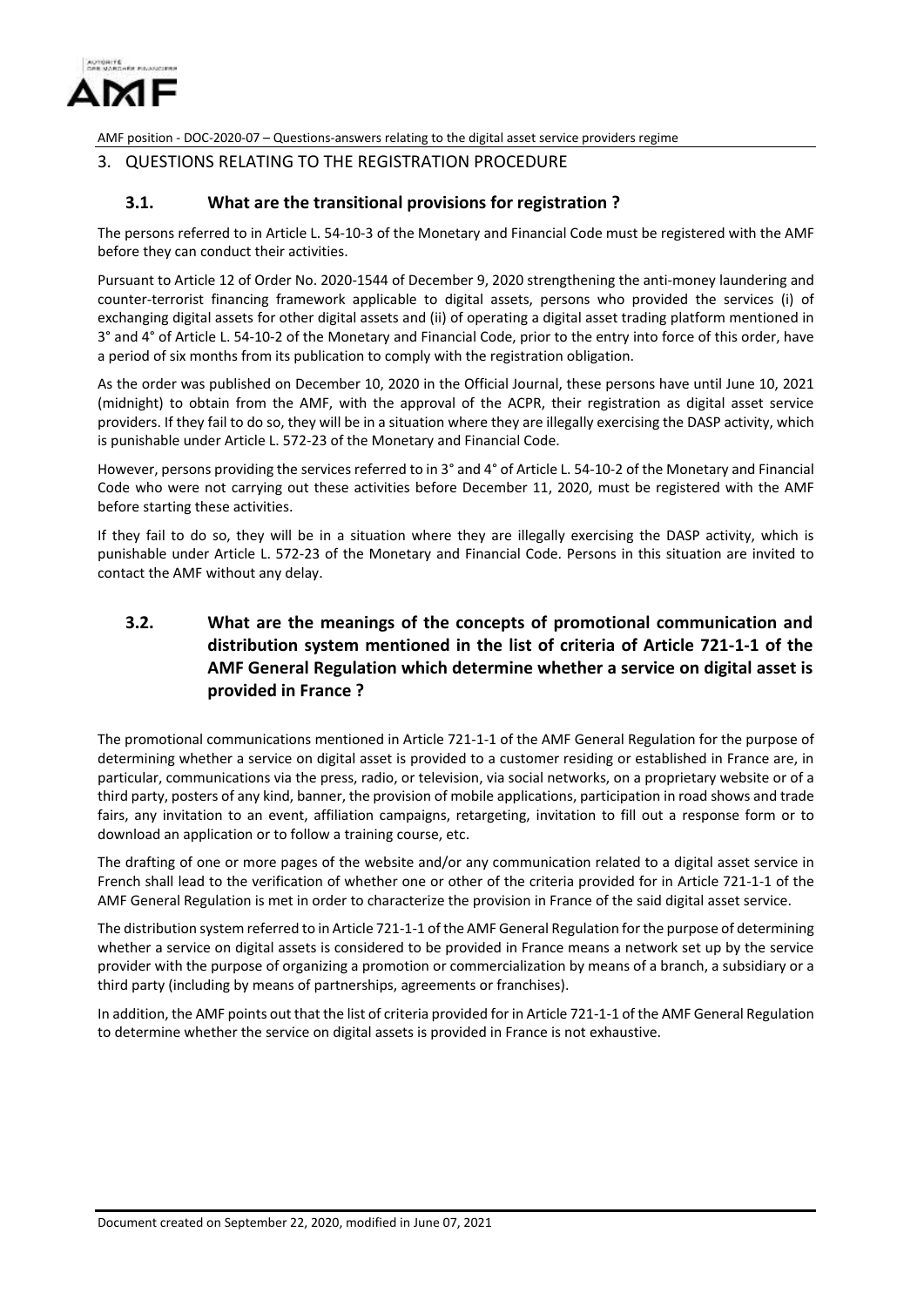

#### <span id="page-6-0"></span>**3.3. Do you need to be established in France to be registered ?**

No. The registration set out in Article L. 54-10-3 of the Monetary and Financial Code does not require a mandatory establishment in France, either in the form of a subsidiary or in the form of branch. Nor does it require the permanent presence of representatives of the DASP domiciled in France.

However, only DASPs established in a Member State of the European Union or in a State party to the Agreement on the European Economic Area may apply for registration or an extension of registration. Digital Asset Service Providersshould provide proof of the existence of the establishment when they make their request for registration.

To be able to register in France, Digital Service Asset Providers from third countries should be established either in France or in another Member State of the European Union or in a State party to the Agreement on the European Economic Area through the establishment. Digital asset service providers will need to provide evidence of the existence of this facility when applying for registration.

The registered Digital Service Asset Provider must comply with all the obligations relating to anti-money laundering and anti-terrorist financing regulations.

# <span id="page-6-1"></span>**3.4. Do digital asset service providers registered in other Member States have to register with the AMF when providing digital asset services in France ?**

Yes. Article 47 of the fourth directive on anti-money laundering and counter-terrorist financing, as amended by the fifth directive of 30 May 2018, does not create mutual recognition of the registration of DASPs providing asset custody services and the buying and selling of digital assets. When a provider of digital asset services referred to in points 1° to 4° of Article L. 54-10-2 of the Monetary and Financial Code is (i) established in France or (ii) provides services to customers residing or established in France, it must be registered by the AMF, even if it is registered or matriculated in another Member State in accordance with Article 47 of the aforementioned directive.

## <span id="page-6-2"></span>**3.5. Can a foreign digital asset service provider have French clients without providing services in France ?**

Yes. When the digital asset service provider does not directly or indirectly solicit customers residing or established in France and the service is not provided in France within the meaning of Article 721-1-1 of the AMF General Regulation, it may provide them digital asset services that will not be deemed to be provided in France. On the other hand, as soon as the service provider meets one of the criteria specified in article 721-1-1 of the AMF General Regulation, it must register in France.

## <span id="page-6-3"></span>**3.6. To what extent can activities related to anti-money laundering and combating financing of terrorism obligations (AML/CFT) or the assets freeze of the registered DASP be outsourced ?**

In accordance with Article L. 561-2, 7 bis, of the Monetary and Financial Code, digital asset service providers referred to in 1° to 4° of Article L. 54-10-2 of the Monetary and Financial Code are subject to the anti-money laundering and anti-terrorist financing obligations set forth in Chapter I of Title VI of Book V of the Monetary and Financial Code. In addition, digital asset service providers are subject to the assets freeze obligations set forth in Chapter II of Title VI of Book V of the same code.

As part of the implementation of these procedures, article R. 561-38-2<sup>2</sup> of the same code authorizes digital asset service providers to entrust an external service provider with the performance, in their name and on their behalf, of

 $\overline{a}$ 

Document created on September 22, 2020, modified in June 07, 2021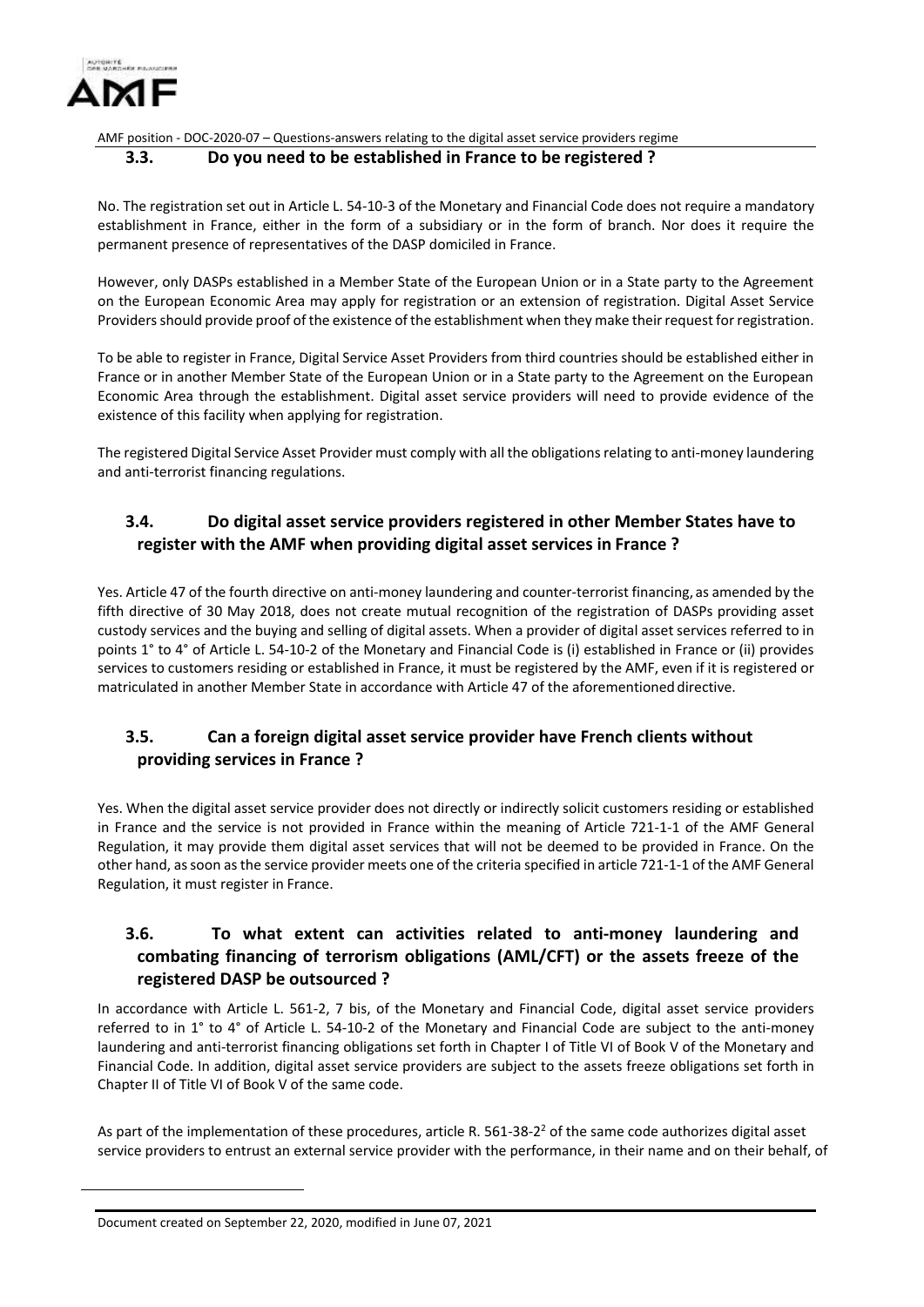

AMF position - DOC-2020-07 – Questions-answers relating to the digital asset service providers regime all or part of the activities relating to their obligations.

The functions relating to anti-money laundering and combating the financing of terrorism obligations may be outsourced under the conditions mentioned in Article R. 561-38-2<sup>3</sup> of the Monetary and Financial Code. On the other hand, the reporting obligations of the DASP to Tracfin cannot be outsourced, subject to the provisions of Article R. 561-28 of the Monetary and Financial Code, which allow, under certain conditions, to entrust another entity of the same group with the realization of suspicious transaction reports. The person so authorized must perform his or her duties in France.

The article specifies the conditions under which this outsourcing may be implemented :

- (1) digital asset service providers, regardless of the outsourcing of AML/CFT procedures, remain fully responsible for compliance with their obligations ;
- (2) when the DASP outsources functions related to AML/CFT or to assets freeze, the relationship with its service provider is governed by an outsourcing contract concluded in writing and defining the terms and conditions of outsourcing, in particular with regard to the transmission of information necessary for vigilance and the internal control exercised by the DASP over its service provider. The mandatory clauses of this contract are defined in Article 10 of the Order of January 6, 2021 relating to the system and internal control in the fight against money laundering and terrorist financing and the assets freeze and the prohibition on making funds or economic resources available or using them.

<span id="page-7-0"></span>In any case, the DASP remains responsible for compliance with its obligations.

# **3.7. What does Order No. 2020-1544 of December 9, 2020 provide for the verification of compliance with anti-money laundering and combating financing of terrorism obligations ?**

Article L. 54-10-3 of the Monetary and Financial Code, as amended by Order No. 2020-1544 of December 9, 2020 strengthening the framework for combating money laundering and terrorist financing applicable to digital assets, provides for an extension of the registration requirement to providers of the services mentioned in 3° and 4° of Article L. 54-10-2 of the said Code, without prior verification that they have put in place an organization, procedures and an internal control system likely to comply with the AML/CFT and assets freeze obligations. There is therefore no prior control of their AML/CFT and assets freeze systems in order to obtain registration for these persons.

On the other hand, for the services mentioned in 1° and 2° of Article L. 54-10-2, 4° of Article L. 54-10-3 of the Monetary and Financial Code provides for an *a priori* control that consists in verifying "*that the service providers are able to comply with their obligations in terms of the fight against money laundering and terrorist financing, the assets freeze and the prohibition on making assets available by setting up an organization and procedures to ensure compliance with the obligations set forth in Articles L. 561-4-1 to L. 561-5-1, L. 561-10-2 and L. 561-15 and by the regulations adopted for their application, as well as Chapter II of Title VI of this Book and European regulations on restrictive measures adopted pursuant to Articles 75 or 215 of the Treaty on the Functioning of the European Union*".

Thus, under the terms of these provisions, the elements relating to risk classification, identification, identity verification and knowledge of the client, enhanced examinations, suspicious transaction reports and assets freeze are verified more specifically. Therefore, internal control, staff training, document retention or outsourcing procedures, as well as additional vigilance measures (filtering of politically exposed persons, etc.) are excluded from this *a priori* verification.

 $\overline{a}$ 

 $3$  To which article R. 562-1 of the Monetary and Financial Code refers with regard to the assets freeze.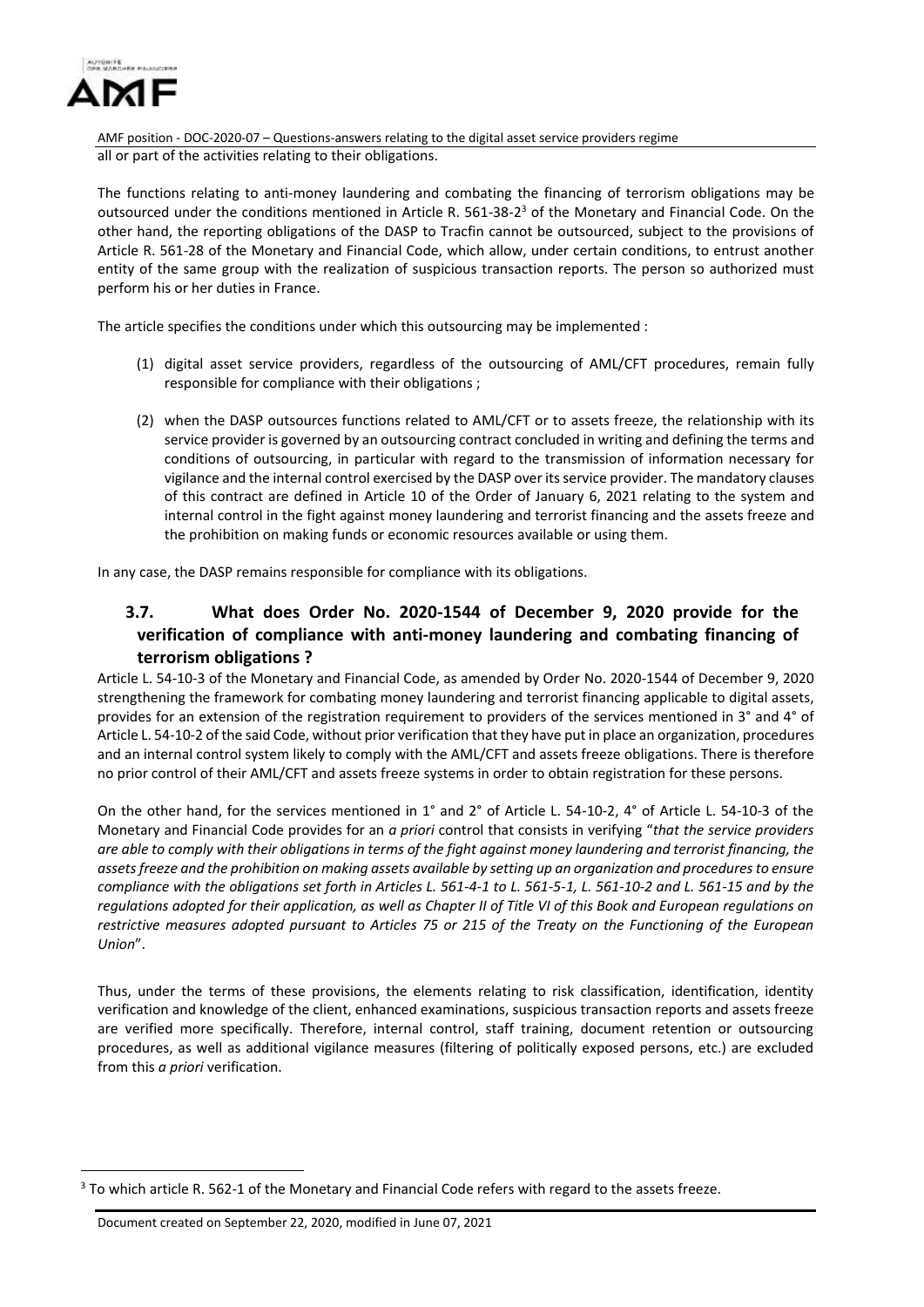

The AMF points out that in any event, providers registered in accordance with Article L. 54-10-3 of the Monetary and Financial Code, regardless of the services registered, remain subject<sup>4</sup> in their entirety to the obligations set forth in Chapters I and II of Title VI of Book V of the Monetary and Financial Code relating to AML/CFT and assets freeze. The supervisory authority will ensure that those subject to the law comply with their obligations by means of documentary checks and, if necessary, on-site checks which may lead to a sanction.

#### **Summary of the obligations relating to services subject to registration**

In summary, the table below summarizes the obligations applicable to digital asset-based services subject to registration :

| Service            | Service subject | Verification of the  | Prior            | Post-          |
|--------------------|-----------------|----------------------|------------------|----------------|
| concerned ?        | to the          | good                 | verification of  | registration   |
|                    | registration    | repute/competence of | the AML/CFT      | control of the |
|                    | obligation?     | the senior managers  | and assets       | AMF/CFT and    |
|                    |                 | and shareholders?    | freeze systems   | assets freeze  |
|                    |                 |                      | for registration | obligations?   |
|                    |                 |                      | purposes ?       |                |
| Custody of         | yes             | $yes*/**$            | yes              | yes            |
| digital assets     |                 |                      |                  |                |
| Buying or selling  | yes             | $yes*/**$            | yes              | yes            |
| digital assets in  |                 |                      |                  |                |
| legal tender       |                 |                      |                  |                |
| Exchanging         | yes             | yes*                 | no               | yes            |
| digital assets for |                 |                      |                  |                |
| other digital      |                 |                      |                  |                |
| assets             |                 |                      |                  |                |
| Operation of a     | yes             | yes*                 | no               | yes            |
| digital assets     |                 |                      |                  |                |
| trading platform   |                 |                      |                  |                |

\* Except for the organizations referred to in 1° to 7° of Article L. 561-2 of the Monetary and Financial Code for which the requirements regarding good repute are deemed to be met.

\*\* Except for providers registered or licensed in another Member State of the European Union or party to the Agreement on the European Economic Area for which the requirements regarding good repute and competence are deemed to be met.

### <span id="page-8-1"></span><span id="page-8-0"></span>4. QUESTIONS RELATING TO THE LICENSE PROCEDURE

### **4.1. What does the concept of "service providers established" in France mean for the purposes of the license ?**

To obtain license in accordance with Article L. 54-10-5 of the Monetary and Financial Code, the service provider must be established in France.

The requirement of establishment in France may be met by creating a legal entity with legal personality (subsidiary) or a branch in France.

 $\overline{a}$ 

<sup>4</sup> Article L. 561-2,7° bis of the Monetary and Financial Code.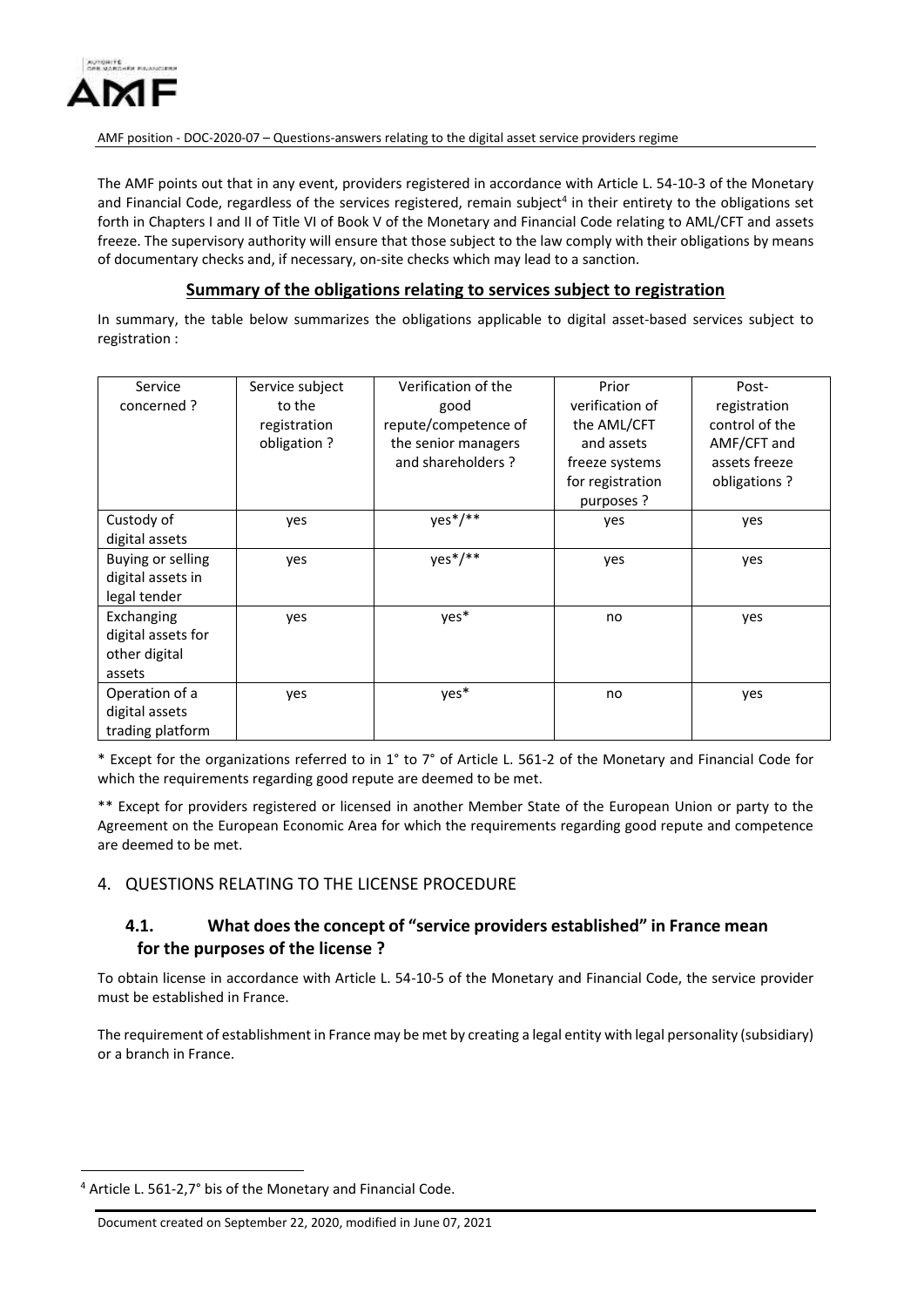

### <span id="page-9-0"></span>**4.2. What are the substantial criteria that the AMF takes into account for the license of digital asset service providers ?**

For the purposes of granting a license, the AMF is particularly attentive to ensuring that applicants are not "letterbox" entities. For the license procedure, the applicant shall be able to demonstrate to the AMF that :

- the effective management of the French establishment is based in France and spends a minimum amount of time sufficient for the performance of the establishment's activity in France. Management must have the knowledge and experience necessary for performing its functions as well as the decision-making powers conferred onit ;

- the person or persons responsible for control functions (control of the application of AML-CTF and assets freeze regulations, risk management, compliance, internal control or monitoring of a trading venue) in charge of ensuring that the service provider complies with its legal and regulatory obligations devote(s) a sufficient minimum amount of time to the performance of these functions and the monitoring of the DASP's activity in France. The service provider ensures that these persons have the knowledge and experience necessary to perform their duties and a significant level of independence to enable them to prevent and manage conflicts of interest. For the application of AML/CFT and assets freeze regulations, the service provider shall set up an organisation comprising : (i) a person responsible for implementing the AML/CFT and assets freeze systems referred to in I of Article L. 561-32 of the Monetary and Financial Code, (ii) a TRACFIN reporting party and correspondent referred to in Articles R. 561-23 and R. 561-24 of the Monetary and Financial Code and (iii), if necessary, a person responsible for the control functions of the AML/CFT system and the assets freeze ;
- the person or persons responsible for commercial functions or customer support also devote a sufficient minimum amount of time to the Digital Asset Service Provider's activity in France. They must be able to communicate with their French clients in a clear, accurate and understandable way so that the latter can make informed decisions.

These functions may be performed by a single person working full-time or by several persons working part-time or full-time, regardless of whether or not they are French nationals. To determine the number of persons and the proportion of work required to perform the activity in France, the AMF shall take primarily into account the service provider's revenue generated in France and abroad, the number of employees in France and abroad and the risk of money-laundering or terrorist financing. It may also take into account the nature and complexity of the service provider's activities.

To assess the minimum time required by director(s) or senior managers to perform their duties, the applicant may take the following information into account :

- the number of duties performed simultaneously by these director(s) and senior managers ;

- the size, nature and complexity of the activities of the entity in which the director(s) and senior managers perform their duties ;

- the geographical presence of director(s) and senior managers ; and

- the training required to perform certain duties.

### **4.3. To what extent may the activities of the licensed DASP be outsourced ?**

<span id="page-9-1"></span>Point 7° of Article 721-3 of the AMF General Regulation provides that the program of activity contains "*the list of the services or other essential or important operating tasks entrusted, on a long-term and regular basis, by the services provider to a third party, or intended to be so, and contracts signed or contemplated with said services providers.*"

Services or other essential or important operating tasks are the digital asset services for which the DASP is registered or licensed, or all services provided when a defect or failure in its performance is likely to materially impair the DASP's capacity to comply with the conditions and obligations of its license and to the obligations relating to the performance of its activities, its financial performance or the business continuity of services and activities.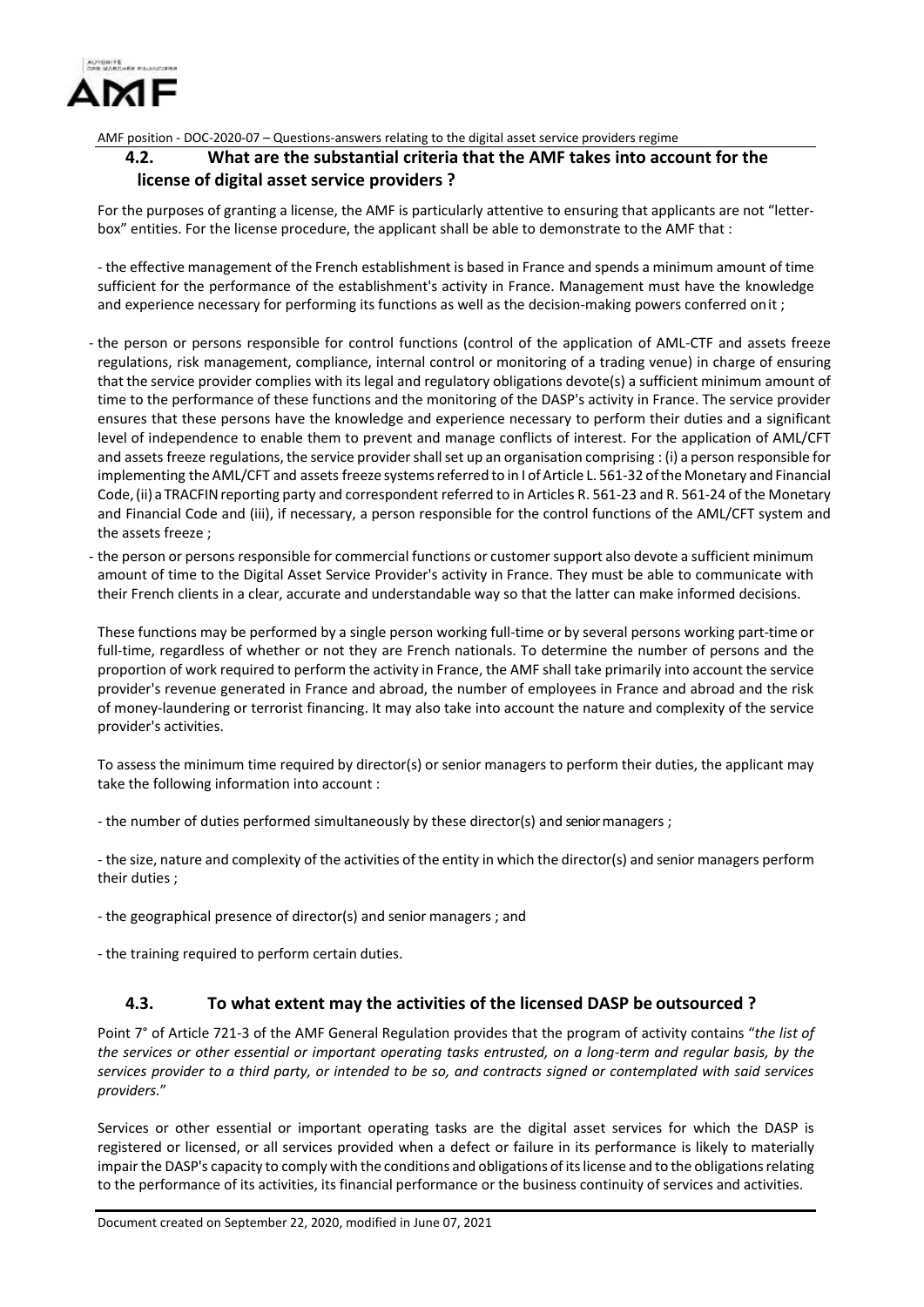

Essential or important operating tasks that may be outsourced, including abroad, mainly include control and compliance functions, IT, the monitoring of trading, or sales or customer support functions under the conditions set out in Question 6. This outsourcing must not create operating risks that would diminish the quality or independence of the activities performed.

It is reminded that functions relating to AML/CFT obligations may be outsourced under the conditions mentioned in Article R. 561-38-2 of the Monetary and Financial Code, as well as Articles 9 and 10 of the Order of January 6, 2021 on the system and internal controls to combat money laundering and the financing of terrorism, assets freezeand the prohibition on making funds or economic resources available or using them. The DASP may not outsource its reporting obligations subject to the provisions of Article R. 561-28 of the Monetary and Financial Code (see Question 3.6 above).

The DASP may outsource some or all of the duties it performs as long as the relationship with the service providers to whom critical or operating tasks are entrusted is governed by an outsourcing agreement. This agreement shall specify the following :

- the nature of the services or operating tasks entrusted, the respective responsibilities of the parties to the agreement ;

- that the service provider complies with the procedures defined by the DASP regarding the organisation and implementation of the control of the services that it provides ;

- that the service provider accepts that the DASP, the AMF and the ACPR can access to information relating to outsourced activities necessary for them to carry out their remit, including on site.

The DASP ensures that its internal control procedures and control systems include the outsourced activities. The DASP shall maintain the expertise necessary in order to effectively verify the outsourced services or tasks and to manage the risks linked with outsourcing, and shall control these services or tasks and manage the risks.

In any case, the DASP remains responsible for compliance with its obligations.

#### <span id="page-10-1"></span><span id="page-10-0"></span>5. PROFESSIONAL INSURANCE AND OWN FUNDS

### **5.1. Does the applicant need to have both a professional liability insurance policy and own funds in order to obtain a license ?**

Article L. 54-10-5, I, 1° of the Monetary and Financial Code states that licensed service providers shall have at all times "*a professional liability insurance policy or own funds*[…]". Consequently, service providers who opt for insurance must comply with the provisions of Article 721-5 of the AMF General Regulation and thus be covered for the services concerned by the license. Conversely, service providers who opt for own funds are not subject to the provisions of Article 721-5 of the AMF General Regulation on professional liability insurance and shall comply with the provisions of Article 721-6 of the AMF General Regulation and the part of Instruction DOC- 2019-23 relating to own funds requirements.

### **5.2. To what services must the guarantees of the insurance policy apply ?**

<span id="page-10-2"></span>Pursuant to Article 721-5 of the AMF General Regulation, the professional liability insurance policy shall include sufficient and appropriate guarantees for the digital assets services for which the service provider has obtained license. It must therefore cover all the services subject to license.

The obligation to have at all times the professional liability insurance policy referred to in 1° of I of Article L. 54-10- 5 of the Monetary and Financial Code does not apply to the provision of digital assets services for which the DASP does not have license.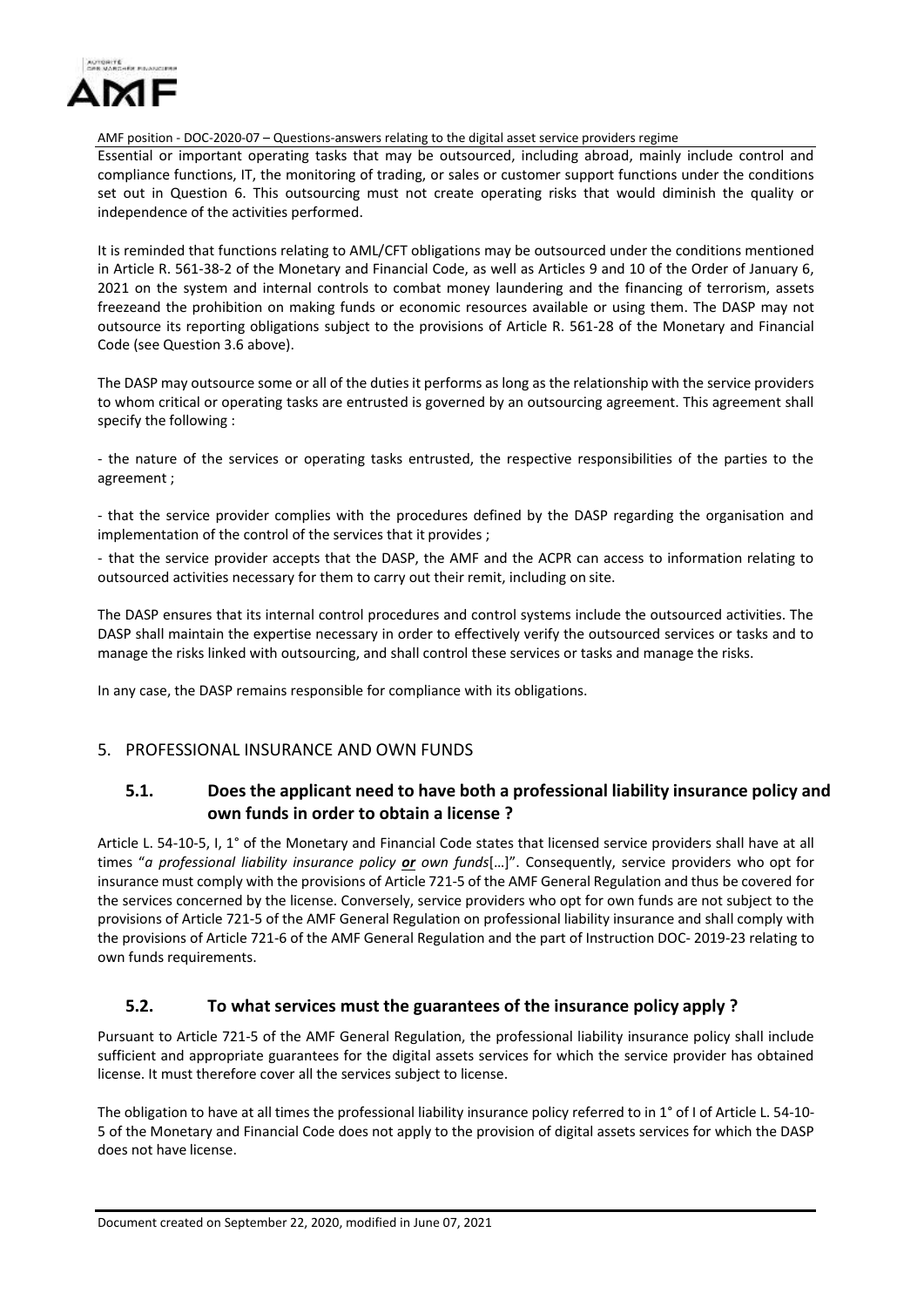

#### **5.3. What can own funds be composed of ?**

<span id="page-11-0"></span>Articles L. 54-10-5 of the Monetary and Financial Code, 721-6 of the AMF General Regulation and the provisions of Instruction DOC-2019-23 specify that the DASP must hold own funds at all times. The AMF considers as equity the sum of equity capital, capital-related issues, reserves, retained earnings and earnings for the current year.

### **5.4. How must own funds be invested ?**

<span id="page-11-1"></span>Pursuant to Articles L. 54-10-5 of the Monetary and Financial Code, 721-6 of the AMF General Regulation and the provisions of Instruction DOC-2019-23, the own funds corresponding to regulatory requirements must be invested "*in a sound and prudent manner in liquid financial assets or assets that can be easily converted into cash at short notice, without any speculative dimension*".

The AMF considers that the instruments that qualify as representative of equity are euro-denominated money market funds, cash and cash equivalents, euro-denominated 3-month term deposits and listed or high credit quality debt securities. The eligibility of other types of instruments must be the subject of a documented analysis demonstrating the liquid and non-speculative nature of the investments. The non-exhaustive list of non-eligible assets provided for in Position-Recommendation No. 2012-19 applicable to asset management companies is also relevant for the investment needs of the DASP's regulatory equity.

# <span id="page-11-2"></span>**5.5. Once it has been licensed, can a DASP opt for the professional insurance regime instead of meeting the own funds requirements, and vice versa ?**

Yes. The DASP can opt for the professional insurance regime instead of meeting the own funds requirements and vice versa when it revalues the adequacy of its own funds at year-end. It must inform the AMF of the outcome of these calculations and any change of option.

However, the DASP must permanently comply with obligations relating to own funds or professional insurance. There must therefore not be a period where the DASP does not meet any of these requirements.

## <span id="page-11-3"></span>**5.6. What are the minimum guarantees that the AMF takes into account in its assessment if the provider chooses to contract professional insurance ?**

Article 721-5 II of the AMF General Regulation provides that "*the professional liability insurance contract shall include sufficient guarantees adapted to the digital asset services for which the provider is licensed. The amount of coverage may not be less than €400,000 per claim and €800,000 per insurance year.*"

Without prejudice to the freedom of the parties to the insurance contract to negotiate the contractual guarantees, the AMF expects at least that these guarantees sufficiently cover the activities of the digital asset service provider. Indeed, the AMF is careful to ensure that the insurance contract is not emptied of its substance by insufficient or inappropriate guarantees.

In its assessment, the AMF takes into account the level of deductibles, overly broad exclusions and excessive waiting periods and considers in particular whether all or some of the following are covered by the policy : (i) loss and theft of documents ; (ii) misrepresentation and false statements ; (iii) acts, errors or omissions resulting from a breach of legal and regulatory obligations, the duty to act honestly, fairly and professionally towards clients and confidentiality obligations ; and (iv) business interruption as a result of an external attack on the provider's computer networks.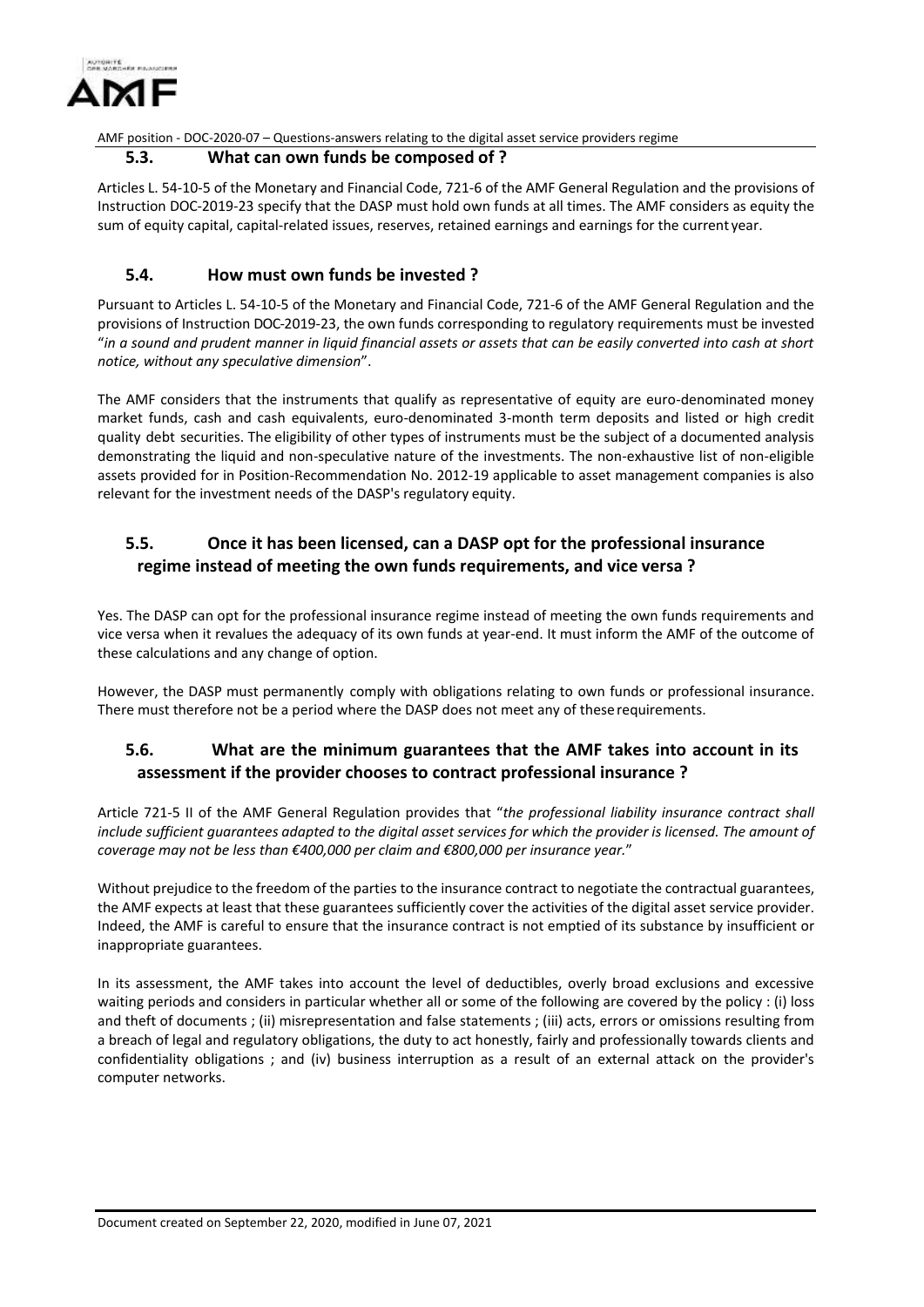

<span id="page-12-1"></span><span id="page-12-0"></span>6. FIGHT AGAINST MONEY LAUNDERING AND TERRORIST FINANCING

# **6.1. What are the requirements in terms of the fight against money laundering and the terrorist financing (AML/CFT) when examining DASP applications for registration and license ?**

In accordance with Articles L. 54-10-3 and L. 54-10-5 of the Monetary and Financial Code, entities applying for registration and/or license as DASPs must implement an appropriate organisation, procedures and an internal control system that can ensure compliance with the provisions relating to AML/CFT, as well as the assets freeze.

Instruction DOC-2019-23 relating to the regime applicable to digital asset service providers lists the documents required for this purpose. In particular, the applicant must provide the following information, which may be presented, if appropriate, in the form of a procedures manual for the service provider's personnel and written in sufficiently operational terms :

- the applicant must draw up a classification of money laundering and terrorist financing (AML/CFT) risks depending on the nature of the products or services offered, the terms and conditions of transactions proposed, the distribution channels used, the characteristics of clients, the country or region of origin and destination of the funds, in accordance with Article L. 561-4-1 of the Monetary and Financial Code. Based on this risk classification and the client information collected pursuant to Article L. 561-5-1 of the Monetary and Financial Code, the service provider draws up a risk profile (risk rating/score) of each business relationship. It will use this score to vary the level of due diligence measures taken.

- the applicant must describe the organisation of its AML/CFT system, which must be suited to itsrisk classification, and appoint a manager of this system. The AML/CFT system must include :

1° Internal procedures, adapted to the service provider's risk classification, including client due diligence. In particular, these procedures must make sufficiently operational provisions for the relevant criteria that make it possible to distinguish between occasional clients and clients in a business relationship, the methods used in identifying and verifying the identity of clients and, where applicable, the beneficial owners, including cases where a relationship is entered into remotely (see Question 3 below), or in cases of transactions performed by occasional clients (see Question 4 below). The internal procedures must give details of the information collected and analysed for the purpose of knowing clients and the business relationship according to a riskbased approach, as well as the procedures for updating this information. The applicant must also provide the company's AML/CFT procedures manual for staff.

2° As part of supervision of transactions, the applicant must describe the procedures for detecting atypical or suspicious transactions with regard, where applicable, to the risk profile of business relationships, based on materiality criteria and thresholds. These procedures must provide for the processing of alerts generated by means of documented analysis, leading to a duly justified decision to take no further action, an enhanced review within the meaning of Article L. 561-10-2 of the Monetary and Financial Code or a suspicious transaction report to TRACFIN. The applicant must describe the operational procedures for complying with the reporting requirements of TRACFIN, the names and curriculum vitae of the TRACFIN correspondent and reporting officer (see Articles R. 561-23 and R. 561-24 of the Monetary and Financial Code).

- the applicant must provide a description of the system for assets freeze and prohibiting their availability or use (including an internal control system) and specify the procedures for informing the Minister for the Economy as provided for in Article L. 562-4 of the Monetary and Financial Code.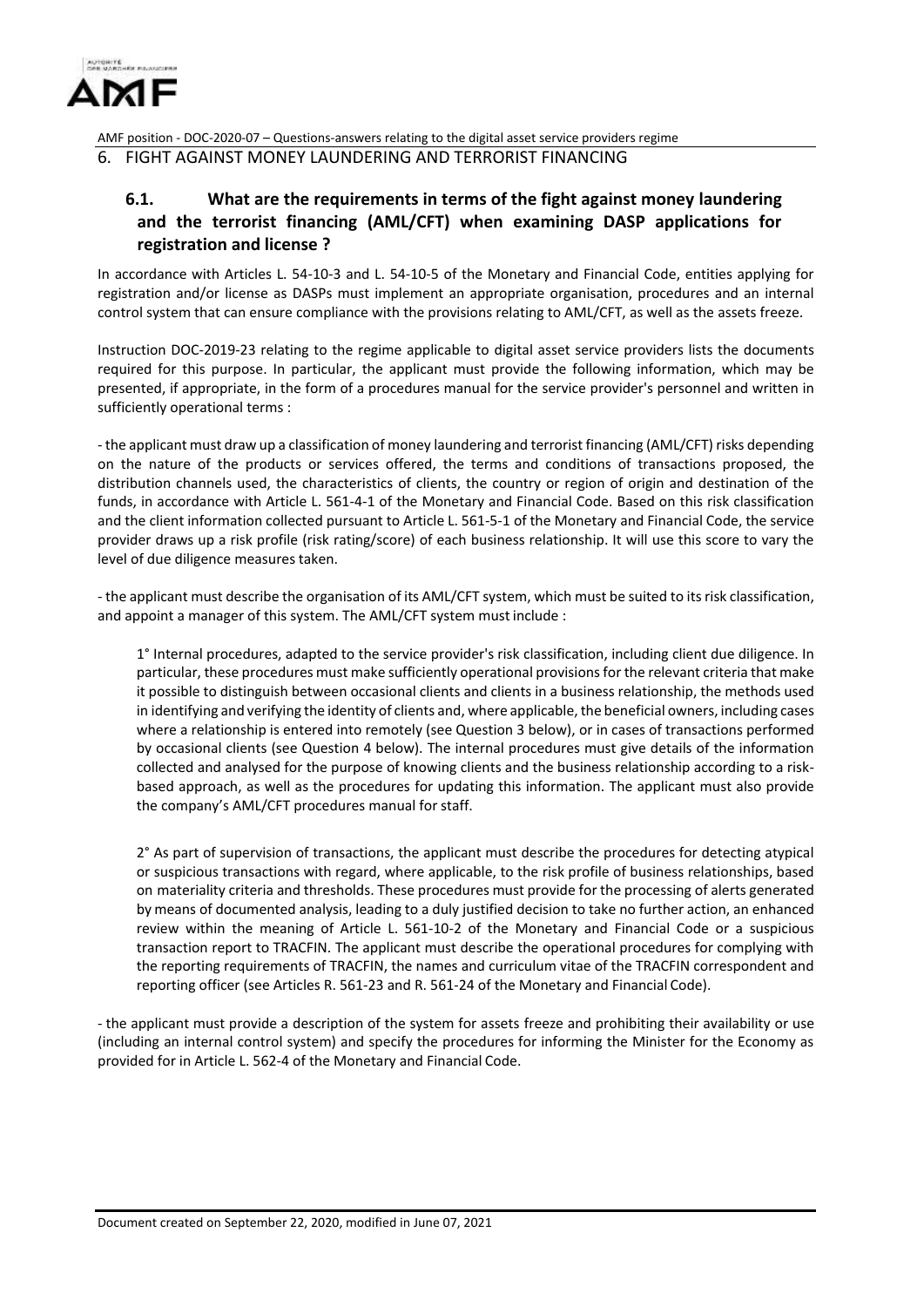

# <span id="page-13-0"></span>**6.2. Does a registered service providersubject to the provisionsrelating to AML/CFT have to apply the same vigilance measures for the provision of other services for which it has not applied for the optional license ?**

In accordance with Article L. 561-2, 7°bis of the Monetary and Financial Code service providers that provide the services mentioned in points 1° to 4° of Article L. 54-10-2 of the Monetary and Financial Code and licensed DASPs referred to in article L. 54-10-2, 5° must comply with the AML/CFT regime.

Registered service providers must therefore apply measures relating to AML/CFT (Articles L. 561-1 *et seq*. and R. 561-1 *et seq.* of the Monetary and Financial Code) for the digital asset services for which they have been registered and those for which they have obtained license and, if necessary, adapt their procedures to the nature of the licensed service.

It is good practice for registered service providers who also provide service 5° of Article L. 54-10-2 of the Monetary and Financial Code without having applied for an AMF license to apply AML/CFT regulations to all the services that they provide, when these various services are aimed at the same clients and digital assets and on a common trading platform.

Likewise, it is good practice for service providers who provide service 5° of Article L. 54-10-2 of the Monetary and Financial Code without having applied for an AMF license to apply AML/CFT regulations.

In accordance with Article L. 562-4 of the Monetary and Financial Code, those subject to AML/CFT regulations as well as any other legal entity constituted or established under national law or carrying out an operation on the national territory, in the context of its activity, are required to implement assets freeze measures and prohibitions on making funds available. As a result, DASPs are required, independently of their registration, to implement assets freeze and non-disposal measures.

## **6.3 In cases where a relation is entered into remotely, what are the vigilance obligations to be implemented in order to verify the client'sidentity ?**

<span id="page-13-1"></span>In accordance with Article L. 561-5 of the Monetary and Financial Code, the DASP must (i) identify its clients, and if applicable, its beneficial owners and (ii) verify the identification details by means of the presentation of any written document that provides proof of identity, before entering into a business relationship with its clients or assisting them with the preparation or execution of a transaction.

Articles R. 561-5-1 and R. 561-5-2 of the Monetary and Financial Code specify the various methods that a DASP can use to verify the client's identification remotely, in particular by using "*a) To a means of electronic identification certified or attested by the National Agency for the Security of Information Systems that complies with either the substantial or high level of guarantee set by Article 8 of Regulation (EU) No. 910/2014 of the European Parliament and of the Council of 23 July 2014 on electronic identification and trust services for electronic transactions in the internal market, or (b) A means of electronic identification issued under a scheme notified to the European Commission by a Member State of the European Union under the conditions provided for in paragraph 1 of Article 9 of that Regulation and whose level of guarantee corresponds to either the substantial or high level set by Article 8 of that Regulation*" (1° of the article R. 561-5-1 of the Monetary and Financial Code) or "*the use of an electronic means of identification presumed to be reliable within the meaning of Article L. 102 of the Post and Electronic Communications Code"* (2° of the said article).

Pursuant to Article R. 561-5-2 of the Monetary and Financial Code, when the above-mentioned verification measures cannot be implemented, the DASP shall verify the identity of its clients by applying at least two measures specified in 1° to 6° of this Article.

Document created on September 22, 2020, modified in June 07, 2021 For example, to meet its obligations to verify the identity of the client when the business relationship is entered into remotely, the DASP may obtain a copy of an official identity document (first measure under Article R. 561-5-2 of the Monetary and Financial Code) and demand that the first payment of transactions be made from or to an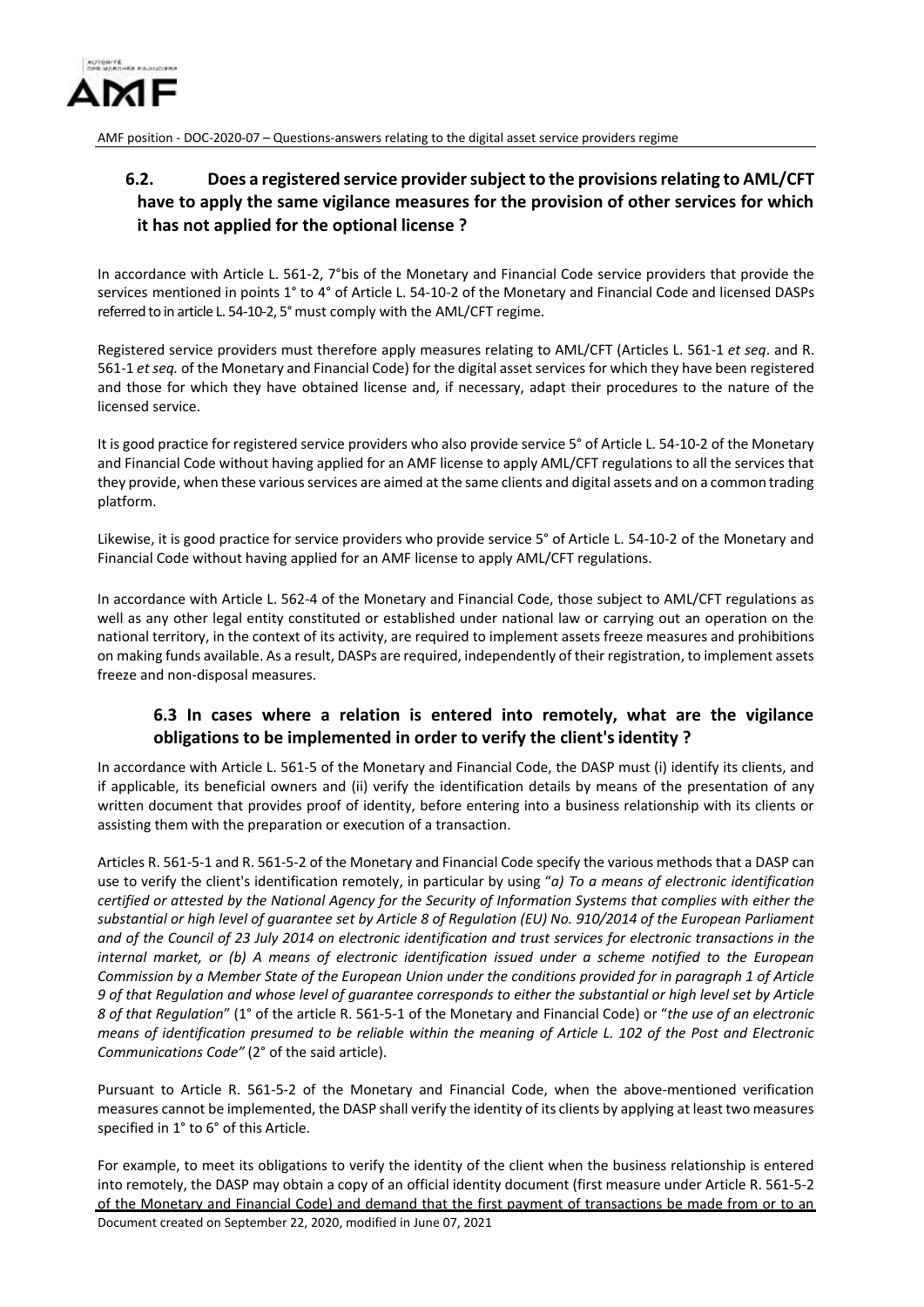

account opened in the client's name with a person mentioned in 1° to 6° bis of Article L. 561-2 of the Monetary and Financial Code that is established in an EU Member State or in a State that is a State party to the European Economic AreaAgreement or in a third country that imposes equivalent obligations in terms of the fight against money laundering and terrorist financing risks (second measure in accordance with article R. 561-5-2 of the Monetary and Financial Code).

# **6.4 From what amount must the DASP identify and verify the identity of its occasional clients ?**

<span id="page-14-0"></span>By the terms of paragraph II of Article R. 561-10 of the Monetary and Financial Code as it stands until May 1, 2021, the DASPs are required, "*before carrying out a transaction or assisting in the preparation or execution of the transaction, to identify and verify the identity of the occasional client as well the beneficial owner of the client if* applicable  $\lceil ... \rceil$  when it is  $\lceil ... \rceil$  5° a related transaction or transactions undertaken [with a DASP], the amount of which, *or, in the case of an exchange between digital assets, the higher of the values in legal tender currency, exceeds €1,000*".

Following the publication of Decree No. 2021-387 of April 2, 2021, as of May 1, 2021, digital asset service providers are required, "*before carrying out a transaction or assisting in its preparation or execution, to identify and verify the identity of their occasional customer and, where applicable, the latter's beneficial owner [...] when it concerns [...] 5° a transaction carried out with a person mentioned in 7° bis and 7° quater of Article L. 561-2 or a subscription with a person mentioned in 7° ter of the same article*".

For the interpretation of these various concepts, please refer to the guidelines of 14 December 2018 on the identification, verification of the identity and knowledge of the client published by the ACPR on its website (occasional client, beneficial owner).

### **6.5 Which DASPs are subject to the assets freeze regime ?**

<span id="page-14-1"></span>Under Article L. 562-4, 2° of the Monetary and Financial Code, DASPs as part of their activities shall immediately apply measures for assets freeze and prohibiting their availability or use set out in the Monetary and Financial Code, and immediately inform the Minister for the Economy. DASPs are also subject to European measures for assets freeze and prohibiting the availability of funds or economic resourcesfor designated persons or entities.

In accordance with article L. 562-1, 3° of the Monetary and Financial Code, economic resources are defined as "*assets of any kind whatsoever, whether tangible or intangible, moveable or immoveable, that are not funds but may be used to obtain funds, goods or services*" which includes digital assets.

Consequently, DASPs must apply national and European assets freeze measures and the prohibition of the availability or use of digital assets and legal tender that they hold, buy or sell for legal tender, exchange for other digital assets, receive transfer or manage under mandate of the said assets.

### <span id="page-14-3"></span><span id="page-14-2"></span>7. IT AUDIT

## **7.1. What are the cases in which the AMF will ask to use evaluated and certified products or request that security audits be performed ?**

Articles D. 54-10-7 and D. 54-10-9 of the Monetary and Financial Code provide that the AMF may require the applicant for a license to use evaluated and certified products or perform security audits. Under Article 721-4 of the AMF General Regulation, the evaluation of products and the security audit are performed in accordance with Instruction DOC-2019-24 on the cybersecurity system of requirements.

The AMF will exercise this option when it deems it necessary for the resilience and security of the DASP's information systems, in particular to counter the following threats :

the compromise of wallets holding the private keys of clients ;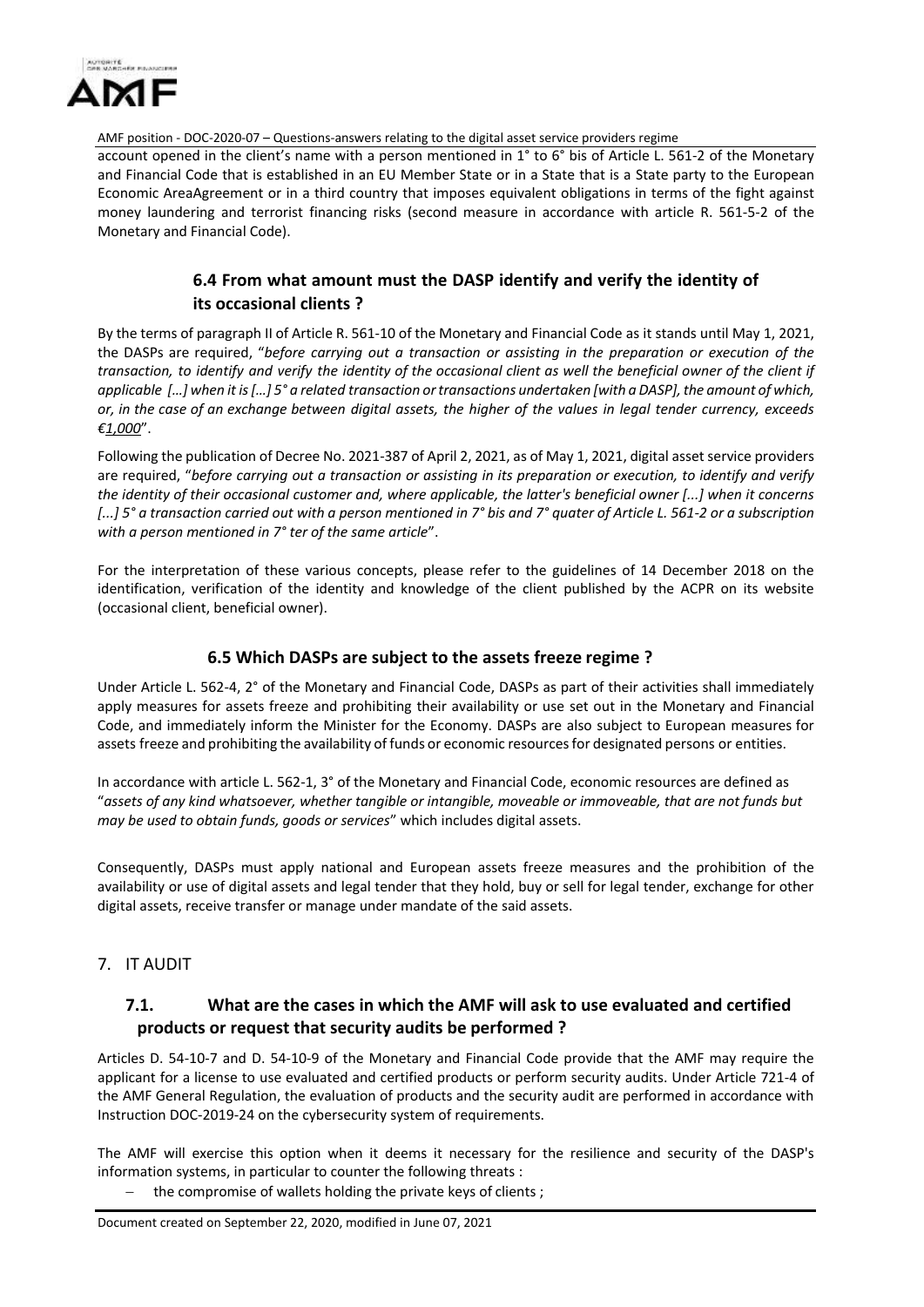

- personal data breaches ;
- denial of service attacks;
- identity theft;
- $\blacksquare$  inability to investigate in the event of an incident or fraudulent activity.

Without prejudice to the possibility for the AMF to apply Article 721-4 of the AMF General Regulation to all the planned digital asset services, the AMF pays particular attention to the provision of the services referred to in 1° (custody of digital assets on behalf of third parties or access to digital assets) and 5° b) (portfolio management of digital assets on behalf of third parties) of Article L. 54-10-2 of the Monetary and Financial Code, which are the subject of specific provisions in the aforementioned instruction.

Other cases, such as the fact that a distributed ledger system has been designed by the applicant itself, may prompt the AMF to exercise this option. Point 3.4 of the said instruction states in this respect that the AMF may require that the distributed ledger system ("DLT") be certified under a recognised security scheme. This possibility is especially important when the distributed ledger technology is private, is based on proprietary technology or when it uses code that is not available as open source.

### <span id="page-15-0"></span>8. ORGANISATION RULES AND CONDUCT OF BUSINESS RULES

#### **8.1. What is a durable medium ?**

<span id="page-15-1"></span>Several provisions of the AMF General Regulation<sup>3</sup> provide that the DASP must send its clients certain documents (including the convention concluded between the DASP and the client) on a durable medium, within the meaning of Article 314-5 of the AMF General Regulation.

The aforementioned article provides that a durable medium is any instrument that "*enables a client to store information addressed personally to that client in a way that affords easy access for future reference for a period of time adequate for the purposes of the information and which allows the unchanged reproduction of the information stored*".

Media in electronic format may be considered as durable provided that the criteria used for the definition of a durable medium set out in Article 314-5 of the AMF General Regulation are met.

Durable media include in particular emails or information made available in a personal area of the service provider's website, with secure access, after the client has been notified of its availability by email or by any other means of communication.<sup>4</sup> The provider must be able to identify with certainty the version of the documents that was communicated to the clients.

<sup>3</sup> Articles 721-14, 722-3, 722-4, 722-10, 722-24 and 722-25 of the AMF General Regulation.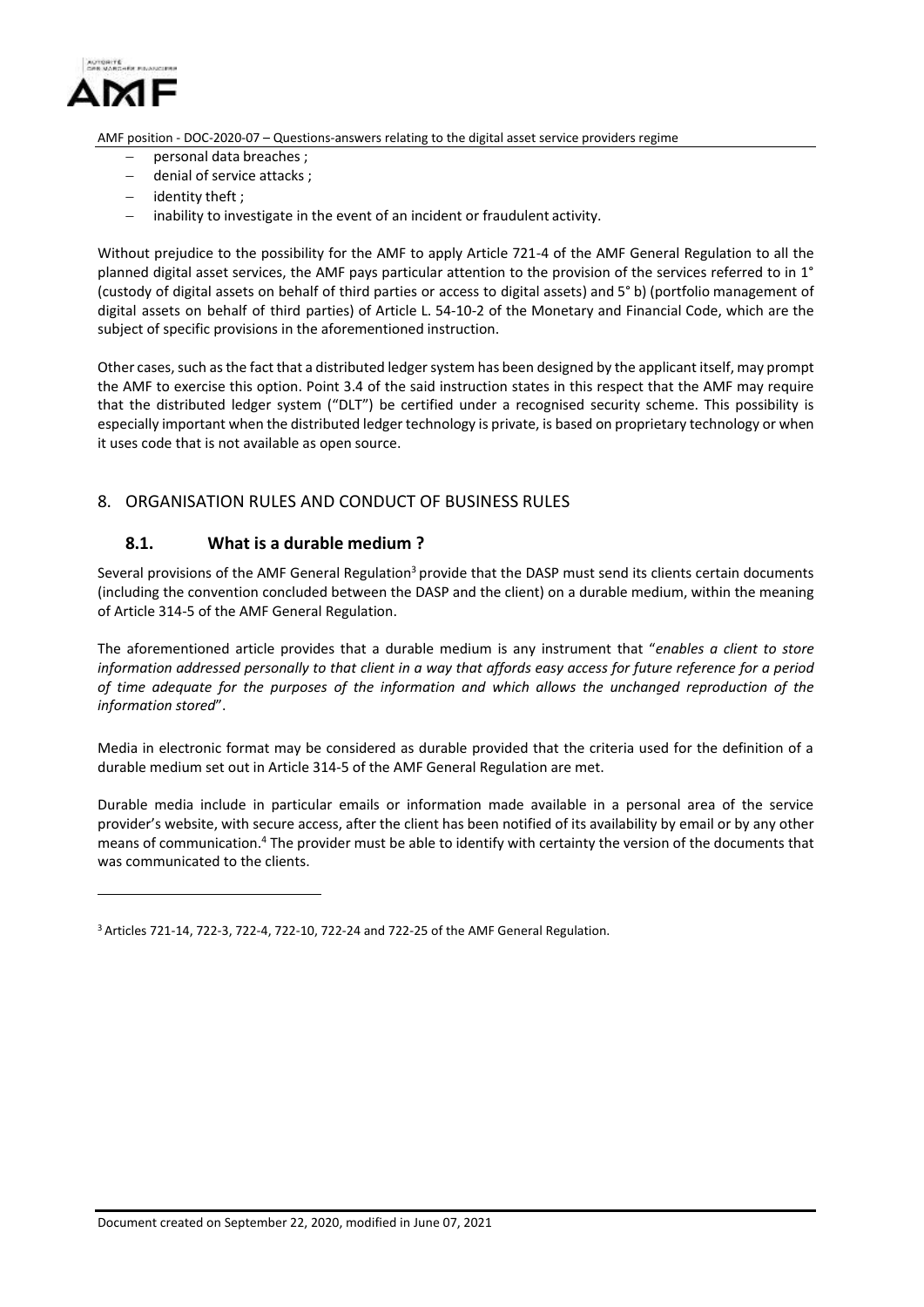

## <span id="page-16-0"></span>9. DIGITAL ASSET CUSTODY OR MEANS OF ACCESS TO DIGITAL ASSETS ON BEHALF OF THIRD PARTIES

# <span id="page-16-1"></span>**9.1. What is meant by the expression "controlling, on behalf of third parties, the means of access to the digital assets registered in the distributed ledgersystem" ?**

Article D. 54-10-1 1° of the Monetary and Financial Code defines the service of custody as the act of controlling, on behalf of third parties, the means of access to the digital assets registered in the DLT and of keeping a register of positions, opened in the name of the third party, corresponding to the third party's rights to said digital assets.

This control over the means of access is exercised for example by the fact that the service provider has, by virtue of a contractual relationship with the client, one or more private digital keys associated with the public addresses of the digital assets or digital asset wallets held on behalf of clients, regardless of the type of wallet (wallet connected or not connected to the internet).

For the service to be qualified as a custody service, the following must be analysed, in particular :

- whether the custodian has the ability to move the digital assets by any means whatsoever in DLT on behalf of the client ;
- whether the custodian has a wallet in which the private digital keys corresponding to the digital assets held by its clients are recorded ;
- whether the client's digital assets are registered in a DLT under a public address that belongs to the custodian ;
- whether the client has transferred its digital assets to the wallet opened under a public address that belongs in the custodian's name to enable the custodian to move them on behalf of its client.

The fact that movements on the client's account are secured by the use of the "multi-signature" process does not call the qualification of the custody service into question. The custodian is the person that has a contractual relationship with the client.

In the situation where a custodian uses a sub-custodian, Article 722-2 of the AMF General Regulation provides that "*the responsibility of the custodian of the digital assets towards its client is not affected by the fact that it uses a sub-custodian*". The custodian should also be understood as the person in a contractual relationship with the client. In this context, the custodian shall comply, in its relationship with the sub-custodian, the provisions relating to outsourcing (see above Question 4.3).

Proposing technological solutions for the storage of digital keys that remain under the sole control and responsibility of the client does not constitute a custody service.

Nor does it constitute a custody service for a token issuer, in the context of a public offering of tokens within the meaning of Article L. 552-3 of the Monetary and Financial Code, to put in place any means to track and safeguard the assets collected within the meaning of Article L. 552-5 of the Monetary and Financial Code. The same applies if, after the closing of the public offering of tokens, the issuer maintains a system for tracking and safeguarding digital assets without providing, on a principal and professional basis, a service for tracking and safeguarding digital assets on behalf of third parties and is not remunerated for this.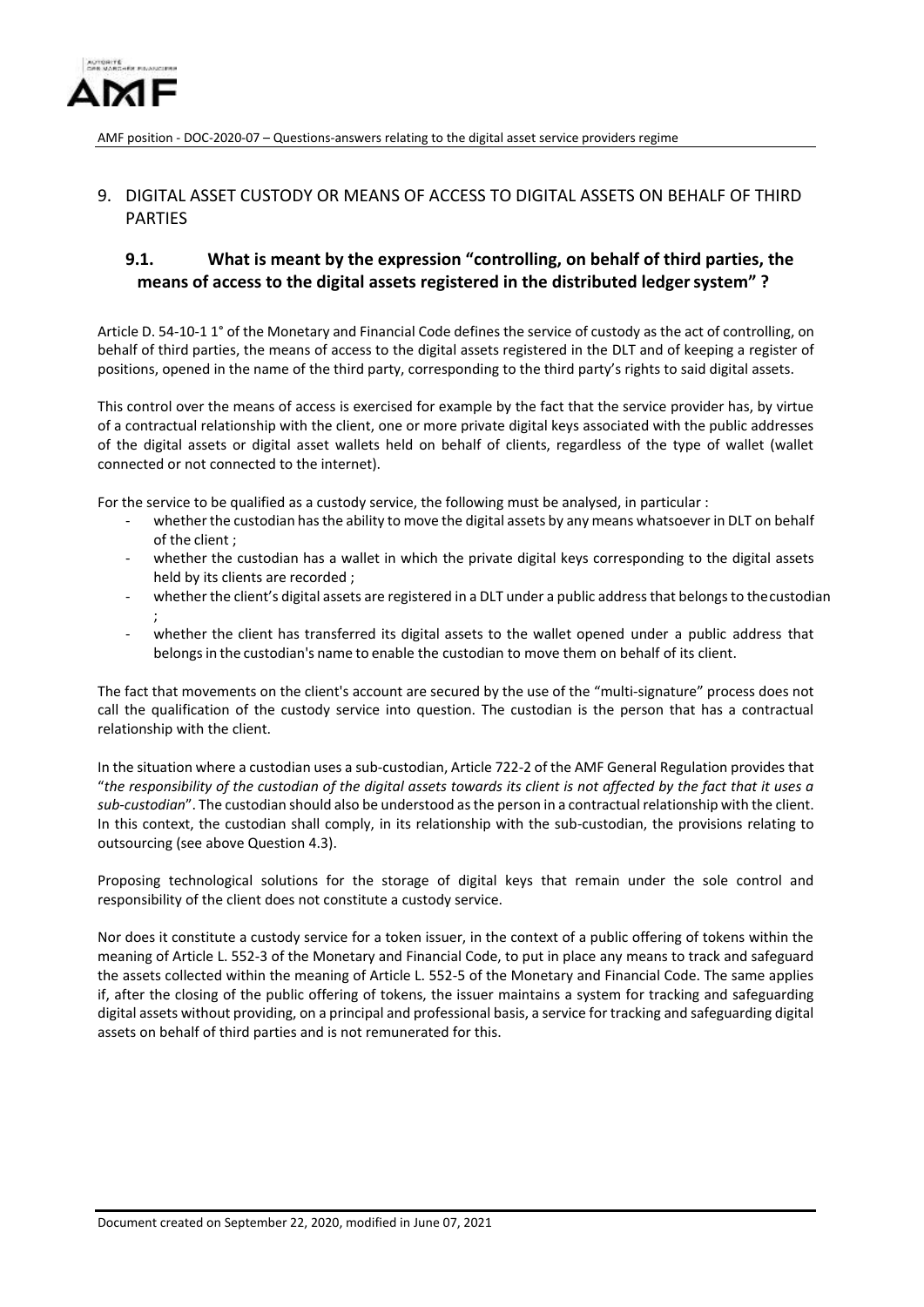

# <span id="page-17-0"></span>**9.2. What does the separation and return of the means of access to digital assets obligations applicable to the custodian entail ?**

In accordance with the provisions of Article 722-1 of the AMF General Regulation, the DASP ensures that the digital assets of its clients are separated in the DLT from its own digital assets. This separation implies, at least, a separation in the DLT between the digital assets of all clients, on the one hand, and the digital assets held on its own behalf by the licensed provider, on the other hand. It is therefore good practice for licensed providers to segregate digital assets for each client of the service.

Article 722-1, 6° of the AMF General Regulation provides that the licensed custodian "*shall ensure that the necessary procedures are in place to return the means of access to the digital assets* […]".

The return of the digital assets must be understood asthe return of the control of the means of accessto the digital assets. Consequently, the licensed custodian's obligation to return the digital assets shall necessarily entail the loss of the custodian's ability to move the digital assets belonging to the client, including by transferring the client's digital assets to an external wallet designated by the client to whom the custodian will have previously disclosed the destination address.

The parties may agree that the return concerns equivalent digital assets or in legal tender.

## **9.3 What are the events non-attributable to the licenced custodian that may exempt it from its obligation to return the digital assets ?**

Article 722-1, 6° of the AMF General Regulation provides that "*except in the case of events that are not attributable, directly or indirectly, to the digital asset service provider, it shall return control of the means of access to the digital assets to the clients without any delay. In the event that control of means of access cannot be returned, the digital asset custodian shall compensate its client.*

*Events that are not attributable to the digital assets custodian include any event that the custodian is able to demonstrate is beyond its operational control, including an inherent problem with the distributed ledger system or a smart contract that may be based on a distributed ledger system which is beyond its control*." In such cases, the client should be duly informed of the limited extent of the custodian's liability in the event of an incident.

The AMF considers that an event involving an inherent problem of a DLT or an automated computing program on which the custodian has control does not qualify as an event not attributable to the custodian. This will be the case when the custodian has control over the registered transactions or over the order in which they are registered within a DLT or control over the functionally of an automated computing program or its access.

Only the occurrence of an event not attributable to the custodian may relieve it from its obligation to return. Thus, a custodian that is able to demonstrate the existence of an external event beyond its reasonable control and which the consequences would have been unavoidable despite all reasonable efforts to avoid them, may be relieved from its obligation to return the assets.

For instance, an error made by the customer when communicating her public key for the needs of returning the means of access to digital assets is likely to constitute an event not attributable to the custodian.

<sup>4</sup> See also CJEU, 25 January 2017, Bawag, C-375/15.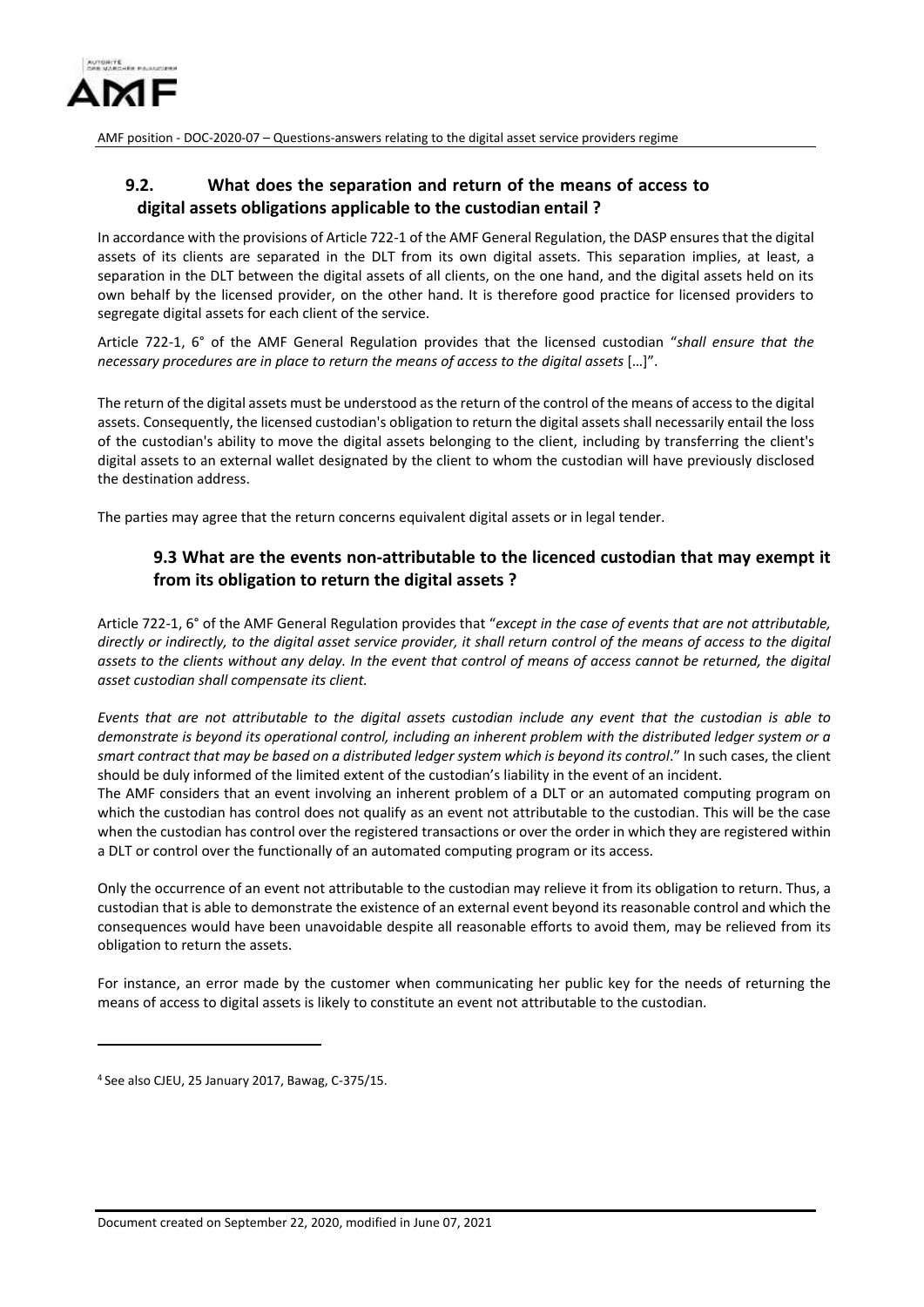

## <span id="page-18-0"></span>10. PURCHASE OR SALE DIGITAL ASSETS IN LEGAL TENDER AND SERVICE OF TRADING DIGITAL ASSETS FOR OTHER DIGITAL ASSETS.

# <span id="page-18-1"></span>**10.1. Does the provision of the service of purchase or sale digital assets in legal tender also fall under the status of payment service provider ?**

ACPR Position 2014-P-01 specifies that "*in a transaction for the buying/selling of bitcoins for legal tender, the intermediation activity of receiving funds from the bitcoin buyer to transfer them to the bitcoin seller falls under the provision of payment services*".

The provision of services, as those referred to in 2° to 4° of Article L. 54-10-2 of the Monetary and Financial Code, when it involves the receiving of funds on behalf of a third party, may be qualified as the provision of payment services. Provide payment services as regular profession presupposes that the ACPR has issued license as a payment service provider (PSP) (credit institution, electronic money institution or payment institution). It is also possible for a DASP to be mandated as an agent by a payment service provider on the basis of Article L. 523-1 of the Monetary and Financial Code. This PSP remains responsible for the payment services provided and registers the agents it mandates with the ACPR. This license is not required, however, when the DAPS collects funds owed to it. This is because the purchase and sale of digital assets do not lead to the collection of funds on behalf of third parties by the DASP, which is the direct beneficiary of the funds received in the context of these transactions. This activity does not therefore constitute the provision of payment services. The AMF invites services providers to examine, prior to filing an application for registration or license as a digital asset service provider, the financial flows generated by their activity in order to ensure whether or not it is necessary to obtain the ACPR's license to provide the service mentioned in Article L. 54-10-2, 2° to 4° of the Monetary and Financial Code and to document their application in this regard.

It is reminded that any person providing to clients digital asset services referred to in 1°, 2°, 3° and 4° of Article L. 54-10-2 of the Monetary and Financial Code must be registered, including, without this limitation being exhaustive, payment service providers, agents of payment service providers (this status being based on a request from the payment service provider - principal), payment institutions or electronic money issuers.

## <span id="page-18-2"></span>**10.2. Doesthe digital asset trading platform referred to in Article 722-5 2°of the AMF General Regulation to which the client's orders are sent for execution have to be a trading platform registered or licensed by the AMF ?**

No. The concept of "trading platform for digital assets" must be understood in the broad sense here. It also includes platforms that have not previously received an AMF license or registration. The status of this platform is therefore irrespective of the qualification of the activity of the service provider providing services 2° and/or 3° mentioned in Article L. 54-10-2 of the Monetary and Financial Code.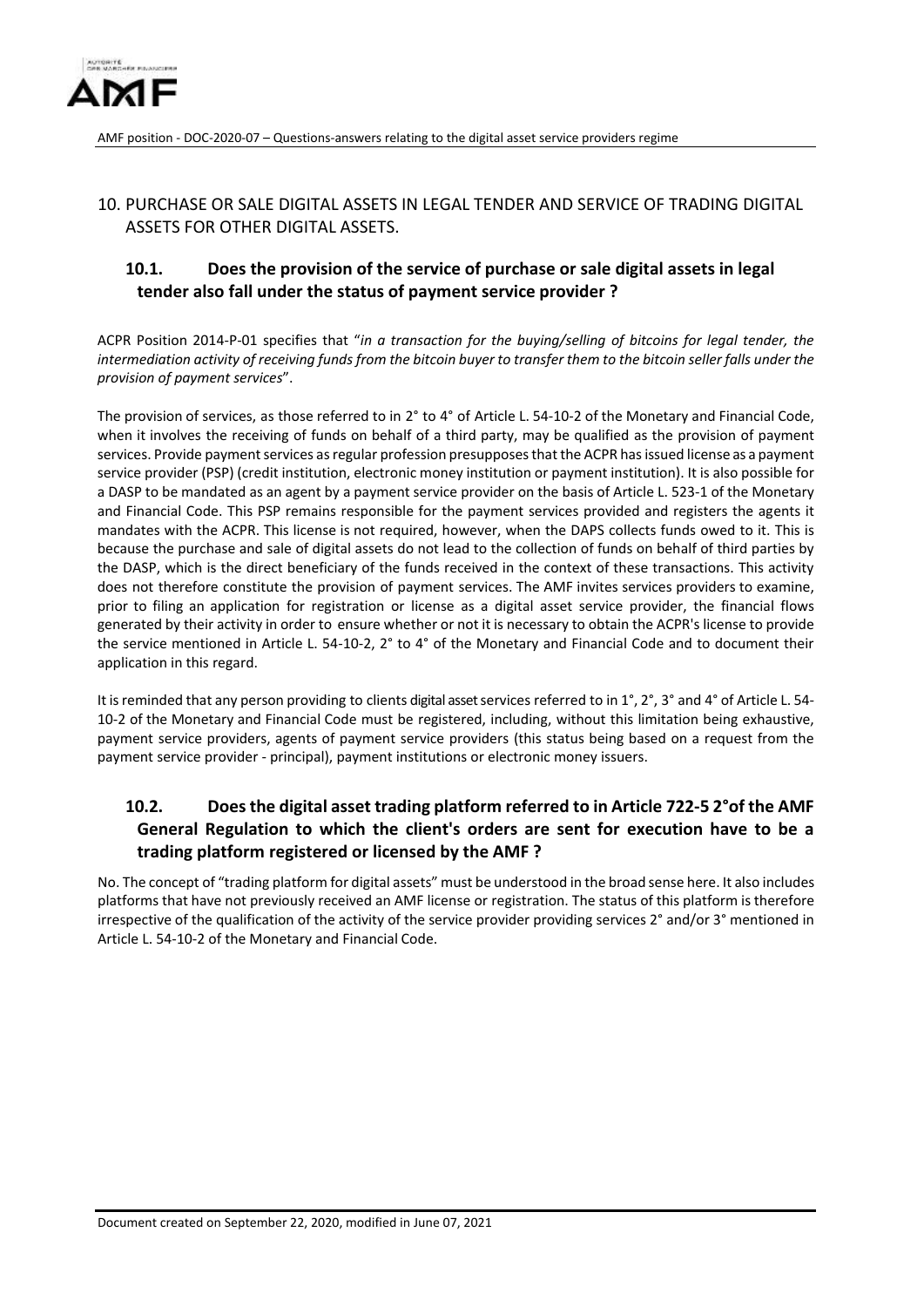

## <span id="page-19-0"></span>**10.3. What is meant by the "exceptional market conditions" referred to in Article 722-7 of the AMF General Regulation ?**

The last sub-paragraph of Article 722-7 of the AMF General Regulation provides that the DASP providing service 2° and/or 3° referred to in Article L. 54-10-2 of the Monetary and Financial Code "*may withdraw the prices and, where applicable, the quantities admitted and maximum quantities in the event of exceptional market conditions.* "

The AMF considers that these market conditions are deemed to have occurred when requiring the DASP to provide clients with prices is contrary to a sound risk management and, in particular, when :

- the digital asset trading platform on which the digital asset is traded suspends the trading of this asset ; or
- the digital asset trading platform that commits its own funds pursuant to Article 722-14 of the AMF General Regulation suspends its role as a liquidity provider on one or more of the digital assets in question; or
- there is no reliable market price for one or more of the digital assets in question.

# <span id="page-19-1"></span>**10.4. Can the DASP choose a single digital asset trading platform for the purposesof its best execution obligation ?**

Yes. The AMF considers that a DASP that transmits orders to other entities may include only one digital asset trading platform in its execution policy when it is able to demonstrate that such a choice enables it to consistently get the best results for their clients that are the most satisfactory compared with the results that it could reasonably expect if it used another digital asset trading platform.

## <span id="page-19-3"></span><span id="page-19-2"></span>11. OPERATION OF A DIGITAL ASSET TRADING PLATFORM

## **11.1. To what extent must a digital asset trading platform obtain a license as a payment service provider ?**

ACPR Position 2014-P-01 specifies that "*in a transaction for the buying/selling of bitcoins in legal tender, the intermediation activity of receiving funds from the bitcoin buyer to transfer them to the bitcoin seller falls under the provision of payment services*".

When a digital asset trading platform requires the advance payment of funds from its clients, which are then used to trade on the platform, a payment service provider license or a registered agent may be required because funds are effectively collected on behalf of third parties. The AMF invites project holders to contact the ACPR in order to find out of payment services provider the status that is mandatory to their planned activities.

## <span id="page-19-4"></span>**11.2. Can the digital asset trading platform use the digital assets held in custody on behalf of its clients to ensure the liquidity of a digital asset ?**

No. Pursuant to Article 722-14 of the AMF General Regulation, the licensed service provider operating a digital asset trading platform may commit its own funds only when it is purchasing or selling digital assets to ensure liquidity on said platform and when the amount of the transactions performed by the operator is proportionate to the total market capitalisation of the digital asset concerned.

In the event that the service provider also provides the custody service, the digital assets kept on behalf of its clients shall not be considered to be the DASP's own funds and may therefore not be used to ensure liquidity on the digital asset trading platform, even when the service provider has obtained the express agreement of the client referred to in Article 722-1 5° of the AMF General Regulation.

## **11.3. What law governs the operating rules of a trading platform ?**

<span id="page-19-5"></span>The operating rules of a digital asset trading platform operated by a DASP licensed for this service are subject to the AMF license pursuant to Article 722-13 of the AMF General Regulation. In the context of this approval, to the extent that all or part of the envisaged clientele would be in France, in order to ensure their familiarity with the applicable law, the AMF may require that the law governing the operating rules be French law.